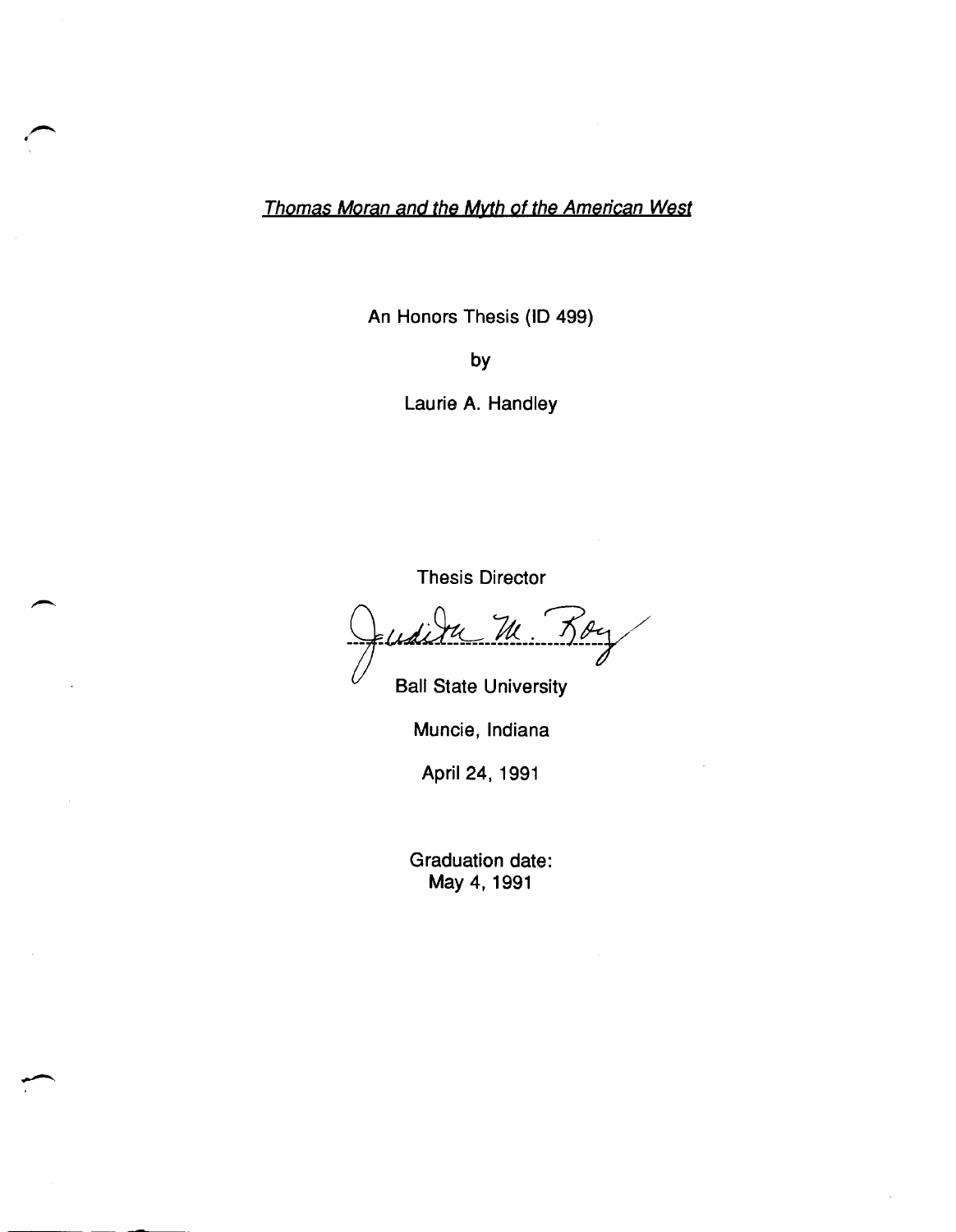Thomas Moran and grand, picturesque scenes of the West are often thought of synonymously. However, Moran did not begin his artistic career with the sole purpose of painting the West. On the contrary, his reputation as a landscape artist was quite strong for almost a decade before he ever pointed his brush in a westward direction.<sup>1</sup> Moran was one of the many who was pulled West by the opportunities and beauties the unchartered territory offered. He, like thousands of others, was enchanted by a myth of milk and honey -- a Garden of Eden waiting to be cultivated and a harvest to be reaped. Moran went West to capture on canvas the heart of this Eden, taking it back East and further fostering the dream of the West. Moran's paintings simply reinforced a myth that was already well-grounded in public opinion. The myth of the West was based on ignorance, exaggerated tales, and surmised truths, a theory distant from reality.<sup>2</sup>

Moran achieved his greatest fame as an American artist during the nineteenth century. However, his roots were not originally in the United States. In 1837, Moran was born in Bolton, Lancashire, England. A short seven years later Moran's family moved to the United States, more specifically Philadelphia, and it was here that his interest in art and eventually the West bloomed.<sup>3</sup> Moran attended grammar school in Philadelphia until the age of 15. Up until this time he had expressed a great interest in art, often visiting local art shops to study the works of such American artists as Rembrandt Peale and Washington Allston. Moran's interest in art was not surprising, three of his older brothers had already pursued careers in landscape painting and photography. Later generations of the Moran family combined with this first, would turn out over a dozen eminent artists.<sup>4</sup>

After Moran finished his schooling he was apprenticed to the engraving firm of Telfer and Scattergood. He had already determined to become an artist, but knew he must be able to support himself. Moran's first job at the firm was as an engraver but,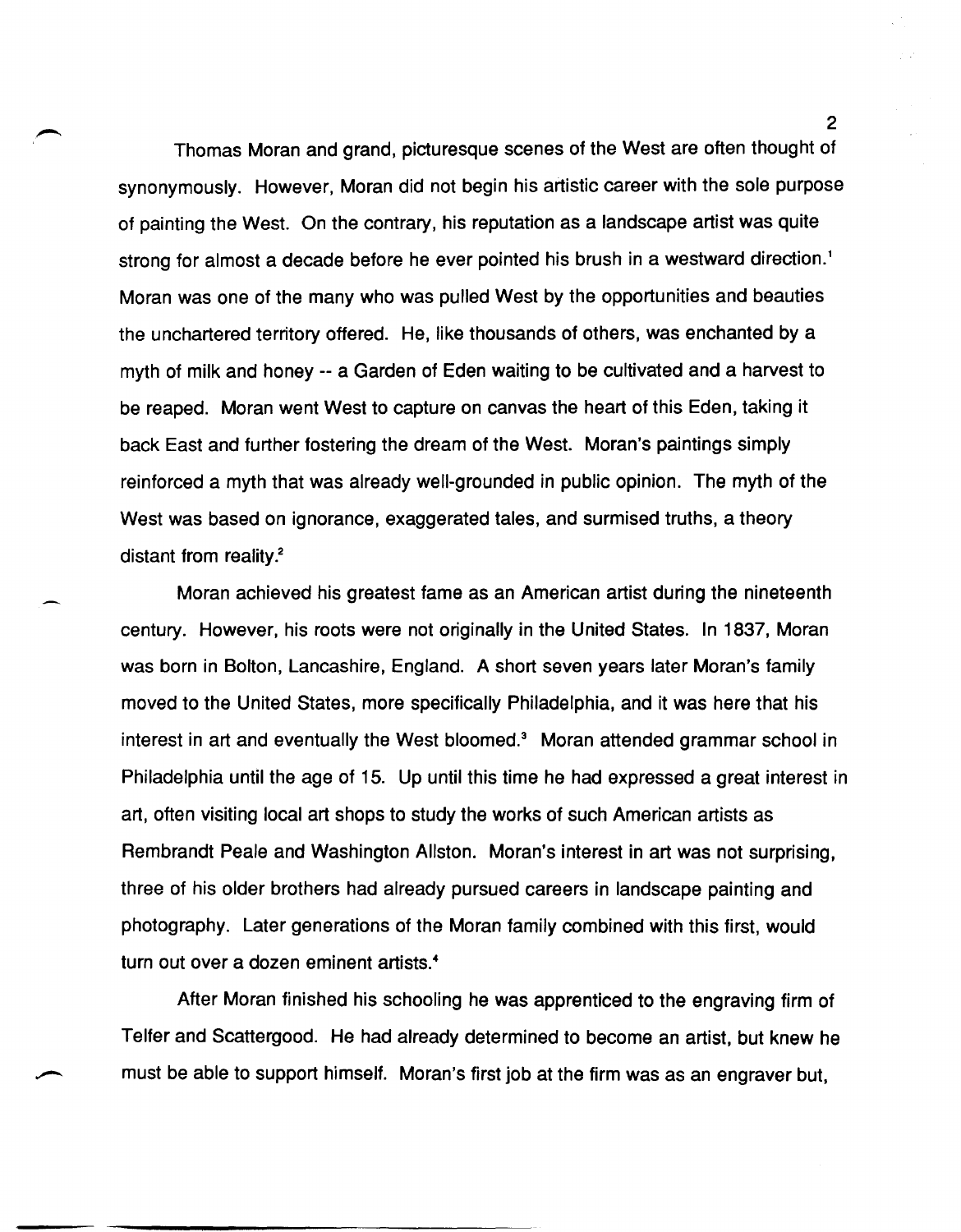he disliked this and drew in his spare time. When Telfer saw these drawings, he immediately recognized the boy's talent and assigned him to this new task. Moran's apprenticeship was to have lasted seven years, but he contracted rheumatic fever, cutting it short after three years. After recovering successfully he refused to return.<sup>5</sup>

Instead, Moran and his brother Edward started a studio in Philadelphia; he finally began the career he truly loved: painting. At this time, the marine painter James Hamilton introduced him to such European artists as J.M.W. Turner, the English landscape painter whom Moran would come to admire. Moran used this time to teach himself to paint and traded small works he had painted for art books. In 1856, he produced his first substantial oil, Among the Ruins There He Lingered. This work was prompted by Percy Shelley's Alastor and was shown in 1858 at the Pennsylvania Academy of the Fine Arts. Moran took great interest in the romantic poets, his favorite poem being Longfellow's, "The Song of Hiawatha." This freedom of spirit and originality espoused by romanticism would later be reflected in his works.<sup>7</sup>

 $\overline{\phantom{a}}$ 

In 1861, Moran had the opportunity to travel to Europe. There, he eagerly studied the works of J.M.W Turner and Claude Lorrain. Moran especially admired Turner, even copying two of his oil paintings and some of his watercolors to learn the details of the of the artist's work. Turner's vibrant colors, "overwhelming natural effects and ... compelling artistic styles<sup>"</sup> combined to make fascinating works that "astounded and bewildered his contemporaries and [are] still not altogether comprehensible today." Indeed, some of Turner's pieces are almost impressionistic in style with their fluttering brushwork. Lorrain was also a popular landscape painter, from whose "lyrical, more domesticated"<sup>10</sup> landscapes, Moran learned composition.<sup>11</sup> Claude was also interested in atmospheric light and Moran took up this interest in his own paintings.<sup>12</sup> The techniques of both of these artists would be apparent in his later works.<sup>13</sup>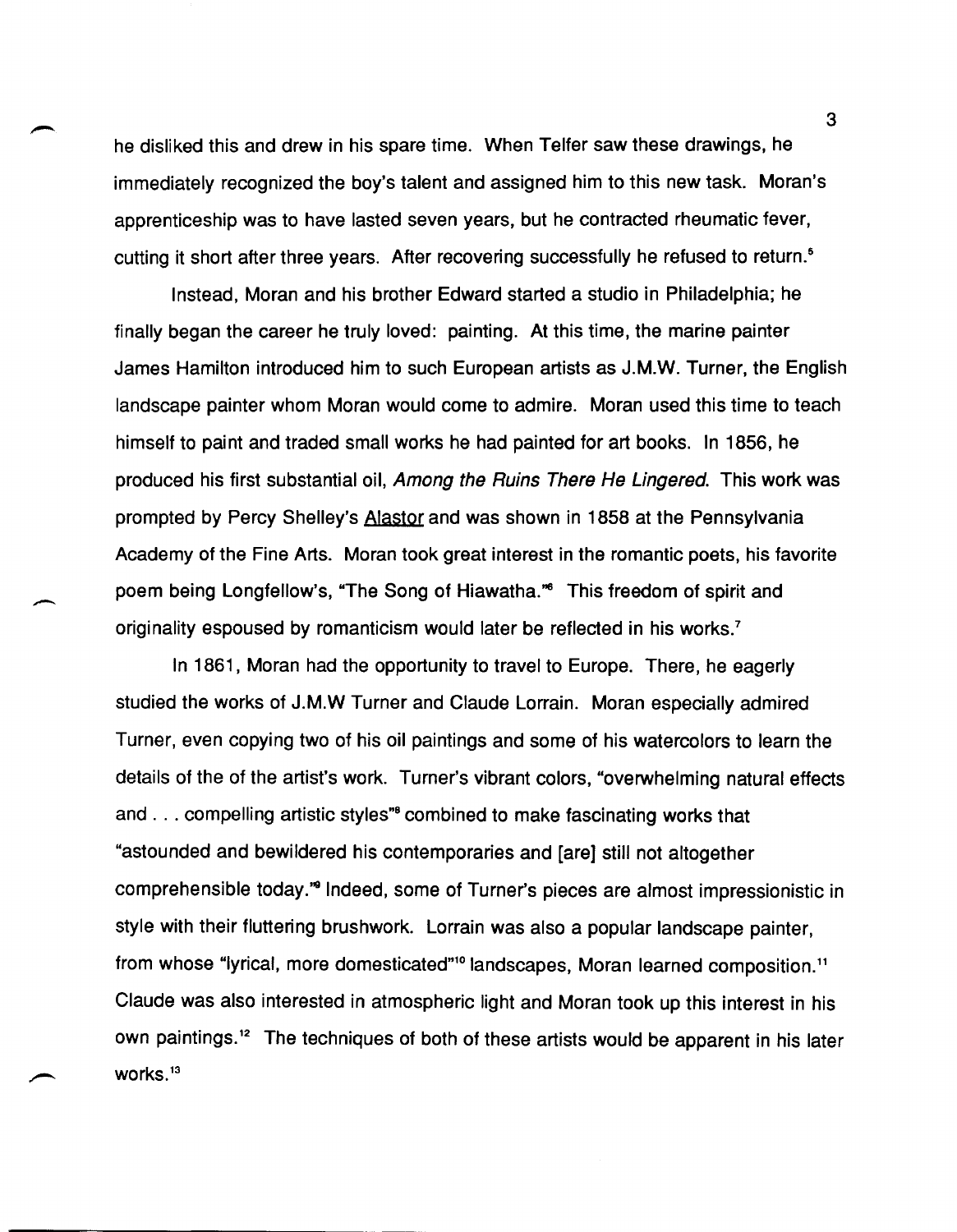Moran had always loved nature and so he logically turned to painting landscapes. He followed a long line of landscape painters in the United States who had focused on the wilderness. The principle technique of landscape painting which he chose to emulate that of after Thomas Cole. In the mid-1820s, Thomas Cole had established a new approach to landscape painting, one which concentrated on the American wilderness. Influenced by romanticism, Claude Lorrain, and J. M. W. Turner, Cole's wilderness canvases were greatly detailed with the theme of an untouched, uncontrollable wilderness. Cole depicted nature as a powerful force in which humans were subordinate. Adding to the popularity of Cole's paintings was the religious fervor that captivated America during this period. The wilderness became part of this clerical excitement and began to be seen as an extension of God -- an outgrowth of His being. Further, it served as a special gift to the people of the United States who lacked the history-filled years of Europe. Getting closer to nature was deemed a moral act and thus the artists who presented the beauty of the wilderness on canvas were "priests of the natural church. "14

 $\blacktriangleright$ 

-

Cole rejuvenated landscape painting in the United States, creating a unique American style using the continent's most abundant resource: hundreds of miles of unbounded wilderness. This new approach to landscape art became intensely popular. In the early 1870s, this technique of landscape painting was given the name of the Hudson River School by a newspaper writer due to the fact that the artists implemented it began by painting scenes from the Hudson River Valley region. Cole was proclaimed the father of the school and is considered the only member of the first generation. Numerous artists followed in his footsteps and a second and a third generation of the School evolved. Moran is sometimes referred to as a second generation Hudson River School painter or is coupled with the "Rocky Mountain School."<sup>15</sup> The latter is merely an offshoot of the Hudson River School maintaining the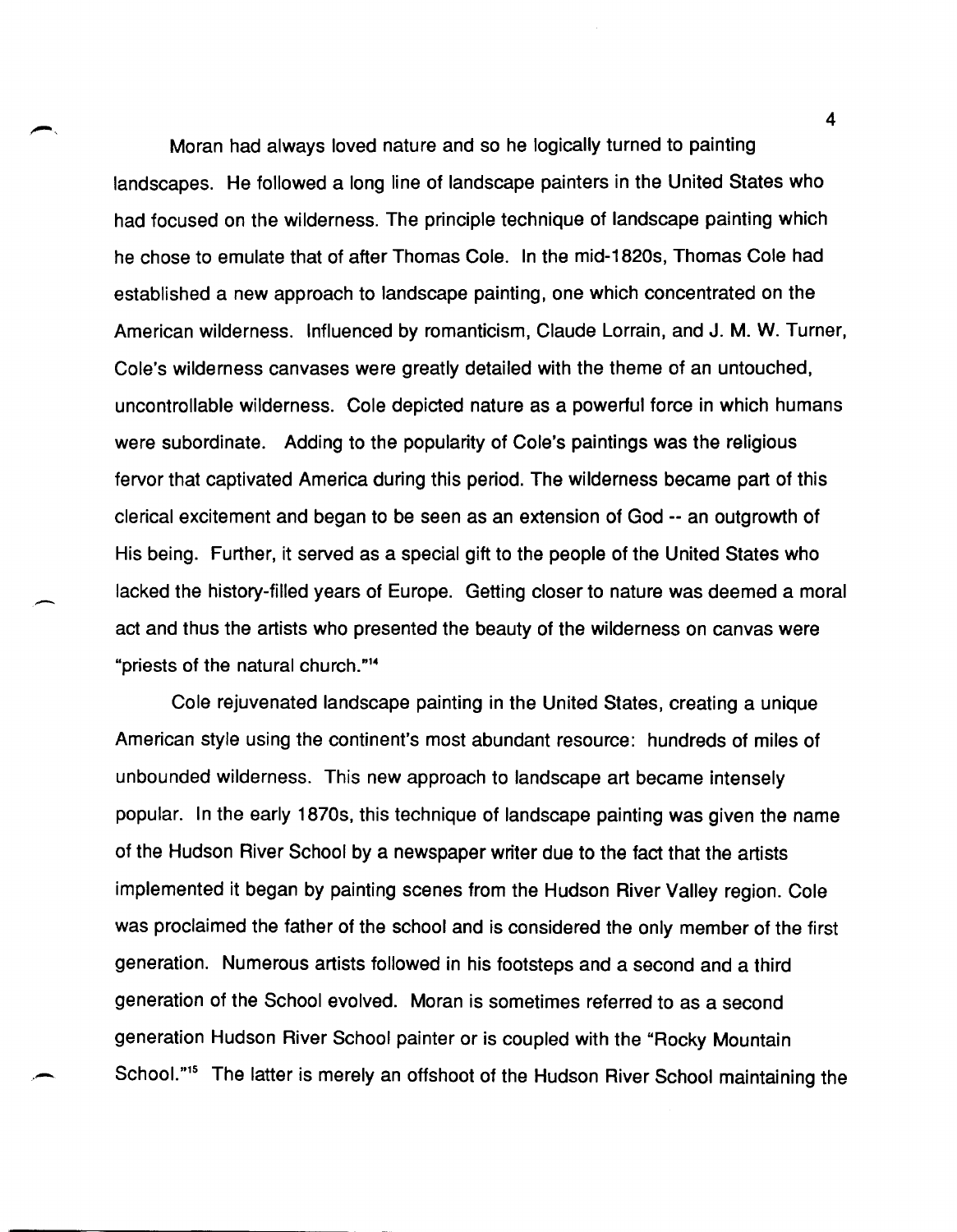same attention to detail and dedication to the wilderness, but with its canvases and vistas broader and its pictures based in the Rocky Mountain area.

As these generations of painters grew, the United States did also. Industrialization wove a path through the East creating more cities, populations increased at an unprecedented rate, the Civil War riddled the environment, and Americans looked with mixed feelings at the surroundings they had created. The Garden of Eden in the East no longer existed; the myth had been torn down by mankind's touch. Now the search for the land of milk and honey was transplanted to the West. This new territory was as yet unharmed by humanity. The West became the new "natural church" -- an area "unsullied" by the privations of industrialization and mankind.16 This attitude was not totally new; the world had always been tantalized with the unchartered West. The myths of this area varied from a desolate wasteland to a marvelous Garden of Eden. As historian, Joe B. Frantz stated:

> "The West has been in man's consciousness ever since the first drunk turned outward instead of homeward at Jamestown."17

--

However, since Christopher Columbus stumbled across the new world, the imaginations of men and women everywhere have been sparked by the mysterious wilds of the North American continent. Those who chose to explore this new world took with them artists and scientists who recorded the unique plants, animals, and terrain. These pictures were sent back home where they were included in pamphlets intended to lure Europeans to the unclaimed wilderness of America. These pamphlets and the stories of returning voyagers were merely a beginning to a myth that would be fostered for many years. The unchartered land of North America was depicted as a paradise teaming with unlimited opportunities just waiting to be tapped.<sup>18</sup> This dream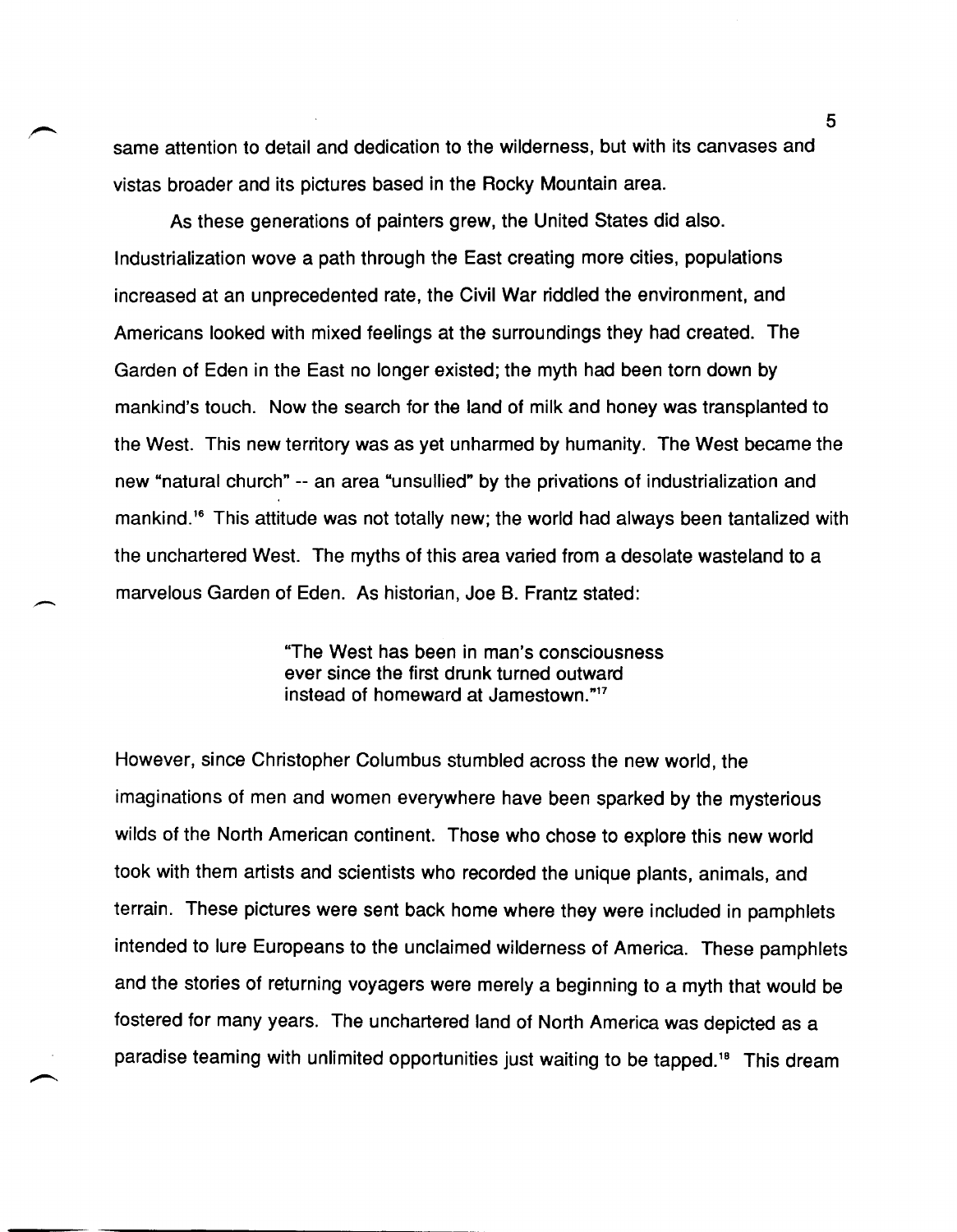was eventually transferred to the West and grew to epic proportions, a myth based on ignorance and overzealous misconception. As Americans turned westward, artists also directed their palettes West to find fresh subjects for their work.

Thomas Moran's love affair with painting the West began in the early 1870s, well after the myths surrounding the West were solidly established and reaching their zenith. Moran did not visit the West until 1871, but was no stranger to its beauties. His attraction began when he was asked to stylize some illustrations completed by a soldier who had been on a federal expedition to Yellowstone. This expedition in itself, led by N. P. Langford in 1871,<sup>19</sup> was meant to dispel the myths that had blanketed Yellowstone since the first American, John Colter, saw the area in the early nineteenth century. At Yellowstone, Colter reported that the earth erupted, vomiting forth great torrents of water.<sup>20</sup> Moran, intrigued with the mundane sketches, borrowed money in order to accompany the next expedition to Yellowstone. This journey began a warm comradeship between Moran and the West that would last the rest of his life.<sup>21</sup> Moran continued to paint pictures of the West, encouraged by initial public enthusiasm and also by his love of the subject.

Moran was not the first to give avid attention to the West. Much time and energy had passed to make the West into a monumental myth of paradise before Moran lifted brush to canvas. This image was deeply rooted in social, intellectual and emotional movements. To understand the popularity of Moran's art the cloak of mist surrounding the West must be lifted and the facts be viewed. How and why did this myth of a utopian West evolve?

As the Eastern coast of North America was populated settlers increasingly looked West. Few had been past the Alleghenies and those who had journeyed West brought back misleading reports of what lay beyond the mountains. In 1806 Zebulon Pike returned from his exploration of the West only to state that it was a large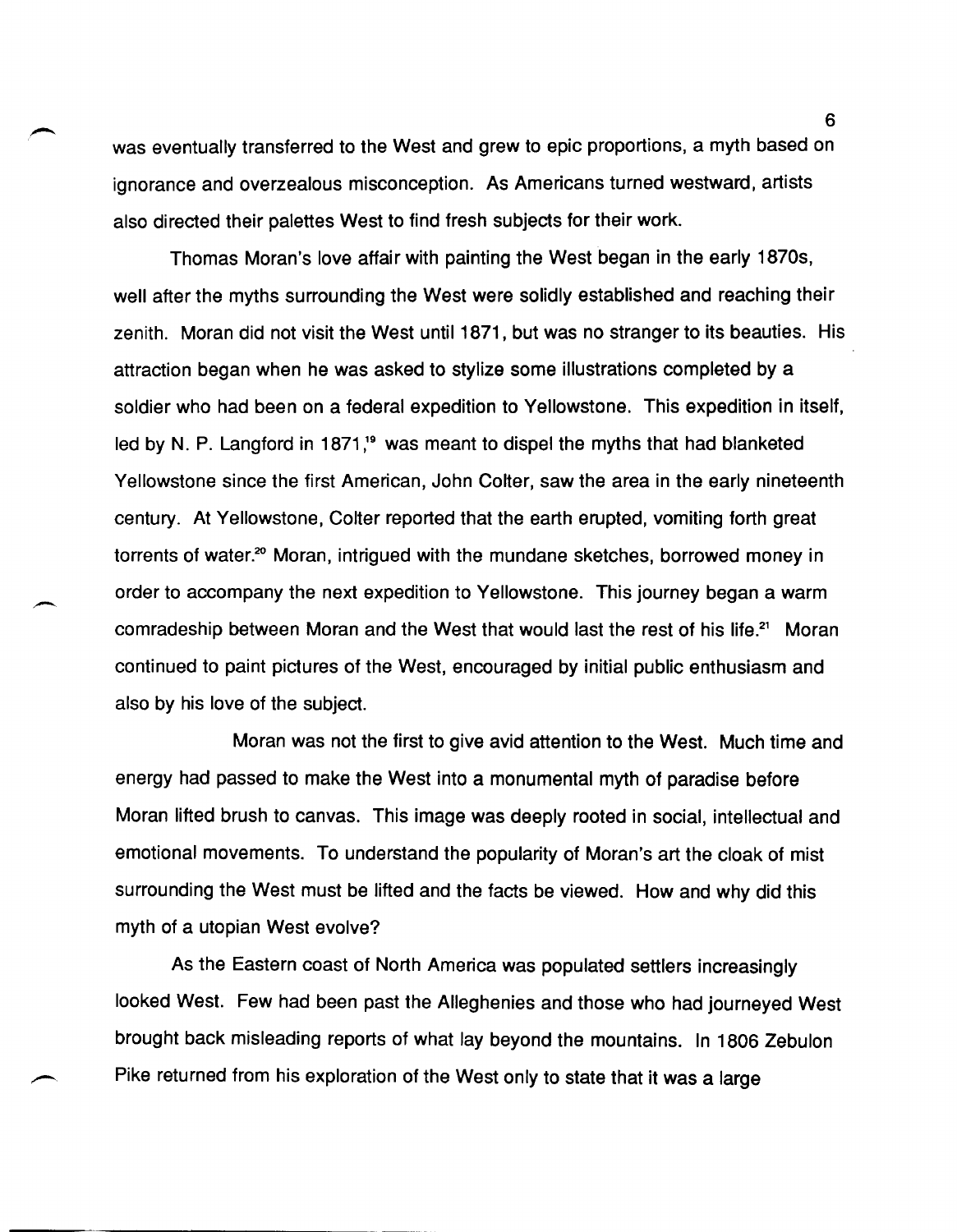uninhabitable desert, a wasteland. Evidently Pike felt a natural boundary was needed to keep the newly established union of the states solid. He felt that if the population of the States were spread sparsely across America that the Union would break apart. Thus, he incredibly fostered this vision of a desolate West, fit only for the life of nomadic Indians.<sup>22</sup> Additionally, the fact the desert contained nothing but arid dirt and scrub brush supported the theory that the soil was not usable for farming. Indeed, settlers usually judged the agricultural worth of an area's soil by the number of trees growing in the area. Due to this misconception farmers were even hesitant to try their hand at plowing the grasslands of such states as Ohio. How could they possibly believe that an area that could barely support grass could be proper farmland?<sup>23</sup>

However, there were voices who sang a much different song of the West and their songs combined with many others would drown out the those of doubt. Thomas Jefferson would give spark to his dream of finding a route across the continent that would connect the States to the Pacific. From Pacific ports he believed ships could be launched overseas to trade with the Orient. He dispatched the explorers Lewis and Clark to attain his goal and in 1804 they reached the Pacific. Jefferson's enthusiasm for his dream was supported by his belief in the agrarian future of the United States. Opening the interior of the West offered untold opportunities to the farmer in the form of fresh land to plow and the development of new markets with which to trade. Jefferson also believed that the West should be explored for communication purposes. Not only would the United States trade with the Orient, but in doing so would open up whole new lines of communication with foreign countries. Jefferson believed the future of the United States could be found in the West for it was through here that a corridor to the Pacific could be created.<sup>24</sup>

Jefferson was not the only individual who wanted to carve new trails to the West. After the 1776 Revolution a new and enthusiastic nationalism prevailed; the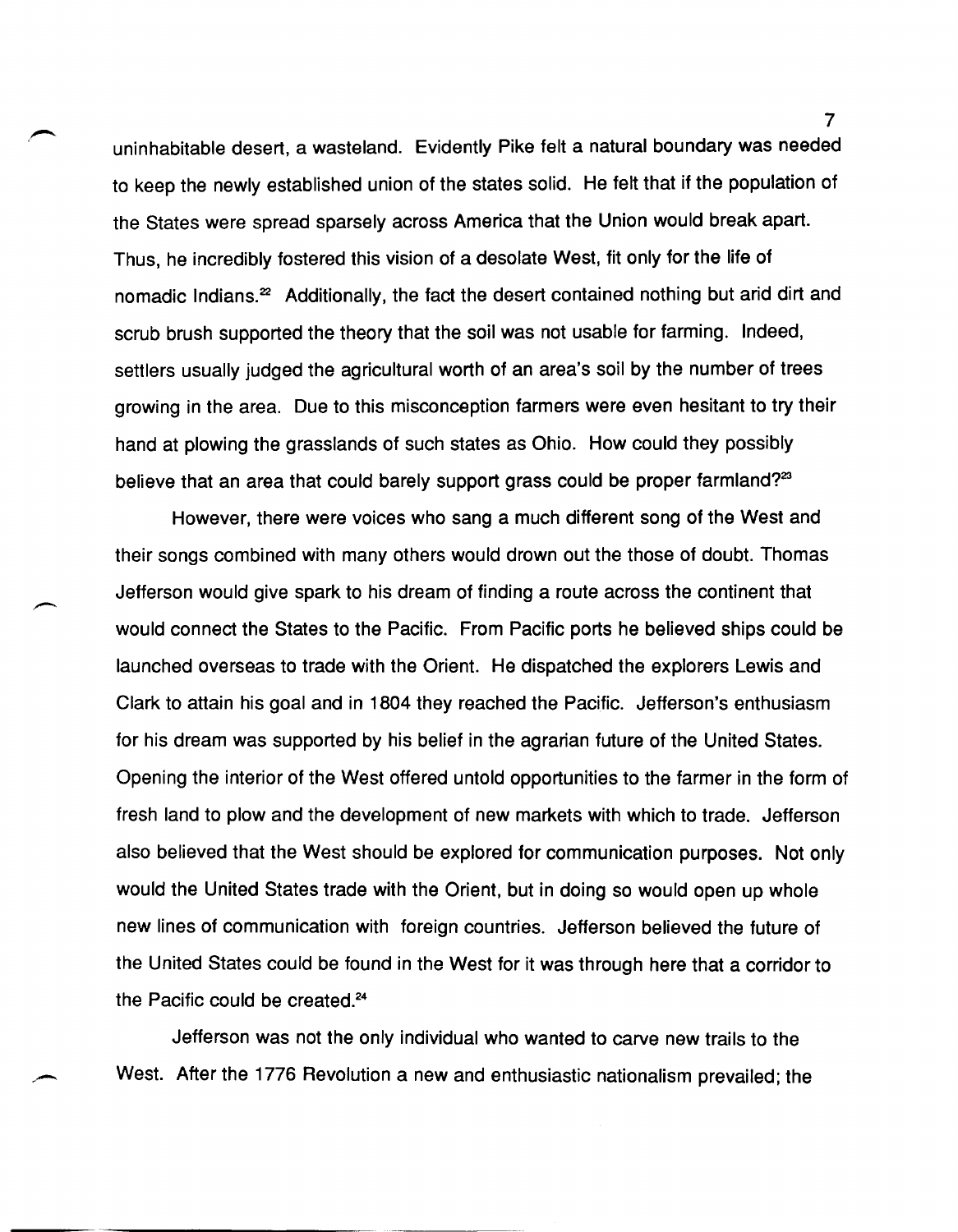United Sates was established and it's inhabitants were eager to explore their country. The information these men and women had obtained about the West was sparse and sketchy. Maps of this area were compiled mostly from misinformation and filled in with fantasy.25 The only other news available was that brought back by trappers, scouts, and hunters. These men for a time were esteemed as heroes, for they were the few who dared venture into the unknown and dark wilderness.<sup>26</sup> However, as the belief in the agrarian dream gained momentum and the West began to be populated, the farmer became the archetype for all that was noble and moral, a symbol of hard work, diligence, and success. Afterall, he, with his family, hugged the land to his breast, reshaped the bestial wilderness into a home, and brought civilization to chaos. The American farmer believed he had sweated harder and hotter than the European peasant; Europe had been established and settled for many years, but Americans were left the task of carving a home out of the wilderness.<sup>27</sup> And so the image of the yeoman hero made an indelible mark on America, fighting against incredible odds to wrestle life from the savage interior of the West. However difficult the battle, there was the promise that he would win out against the hostile forces of nature and claim his bounty. That promise of a definitely better life and ownership of one's own land and home attracted many. A little hard work seemed a small price to pay for a good life.

Opportunities of the American West also enticed Europeans. Brochures and pamphlets sent to Europe were filled with promises of land ownership, independence, self-made wealth, and much more.<sup>28</sup> Europeans read novels written by such authors as Gustave Aimard in which outlandish tales of the West's opportunities were exploited. Aimard had been born in Paris, but spent the first years of his life in the American Southwest and upon returning to France, wrote down his adventures. The first of his novels was entitled, Les Trappeurs de l'Arkansas. So popular were these novels with Europeans, they were translated into several different languages. Novels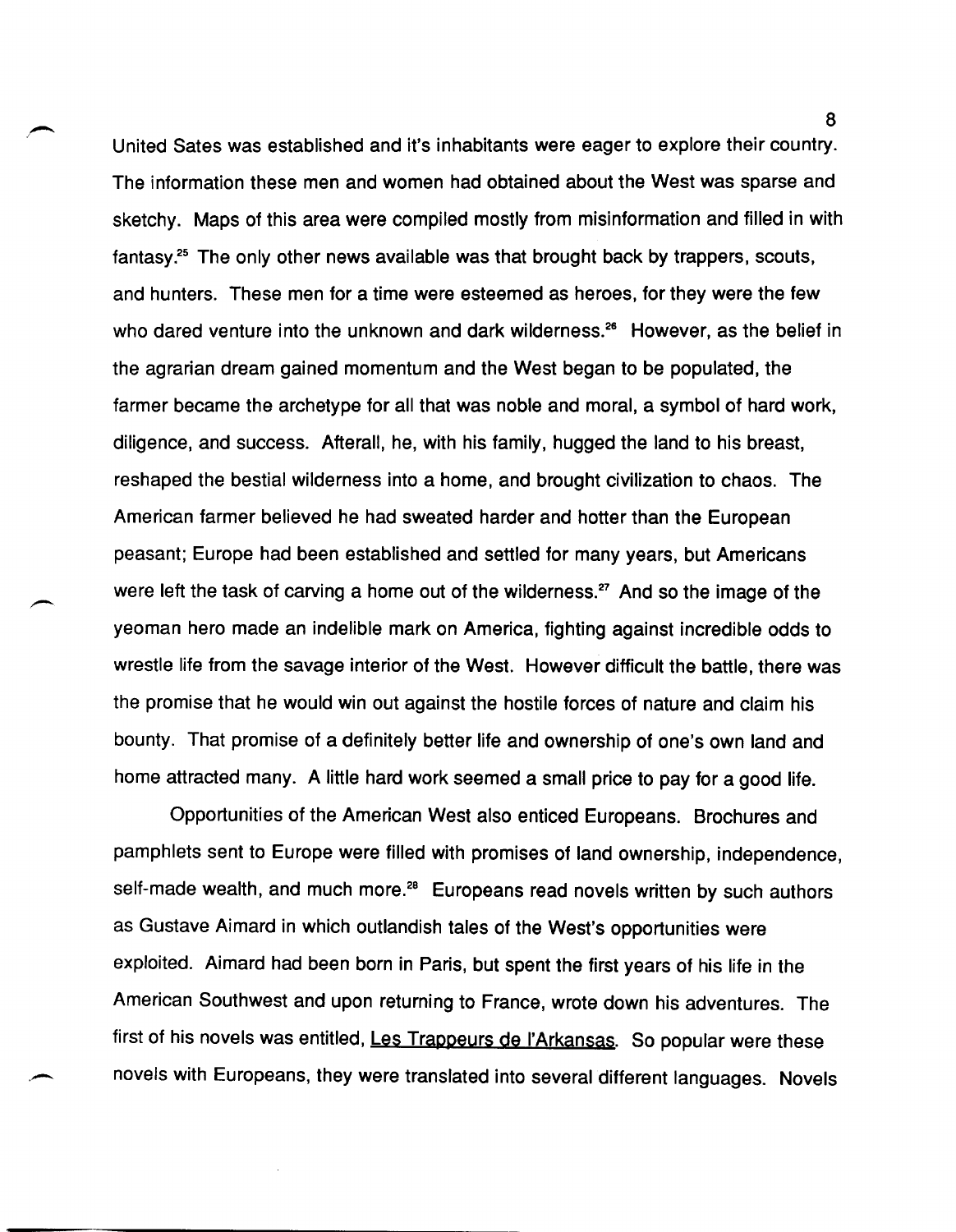such as Aimard's which featured glorified and unrealistic tales, further excited Europeans about the American West.<sup>29</sup>

Additionally, when poverty, unrest, and confusion ruled Europe men and women gained hopes of a new beginning in the untarnished land of America. "The America Letters" probably provided the most impetus for immigration. These letters came from relatives who had already completed the trip to America and were replete with the wonders of the new land and wealth and freedom found there. They served as ample proof to Europeans that success could be found in America.<sup>30</sup> Enthusiastic Europeans, nearly 20 million in all during the nineteenth century, arrived in the United States looking for a fresh life and fortune and half of these headed West.<sup>31</sup> As soon as the immigrants arrived by boat or train, they were met by speculators and railroad agents campaigning for settlement in various states. $<sup>32</sup>$  Bombarded with pictures,</sup> pamphlets, and smooth talking men who personally attested to having witnessed all the wonders they were describing, these Europeans were preyed upon much like mice by the cat. Caught up in the dream of the American West, they loaded up their families and started journeys to a new home.

-

Obviously the image of the West as a desolate, barren wasteland did not hold long in the minds of Americans or Europeans. A number of forces worked to change this overstated misconception. In addition to writers and speculators, new waves of intellectualism pervaded America. The West promised a new frontier within which to experience the individualistic, free feelings of romanticism. The "Romantic Movement" evolved in the last two decades of the eighteenth century and eclipsed approximately seventy years later. A reaction to the logical approach of classicism, "Romanticism was the new thought, the critical ideas, the creative or despairing efforts to cope with the insufficiency of the old ways of confronting experience." Classicism could not satisfy the masses ability to deal with such dramatic events as the Napoleonic wars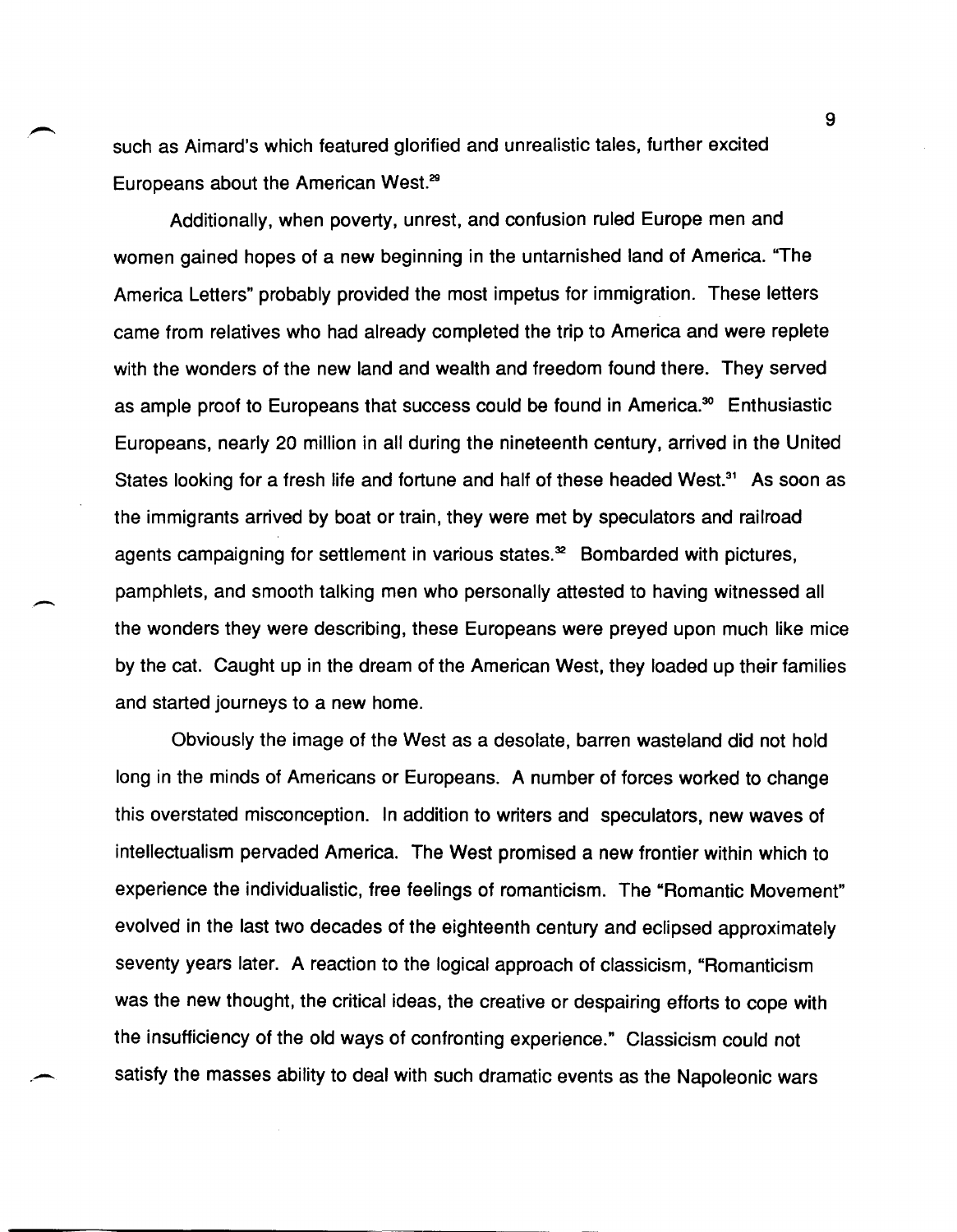and the Industrial Revolution. The Romantics believed classicists were as unemotional as the logical, cold world they espoused; romanticism offered the masses an emotional approach to life and the ability to distinguish themselves as important individuals among the growing and dramatically changing world. The West promised a new frontier within which to experience such creative thought and wild individuality. In the wilderness there were no laws or man to hinder one's activities; a person could grow and breath without the inhibitions of civilization.33

Transcendentalism, the philosophy based on "a search for reality through spiritual intuition,"<sup>34</sup> also gave support to the Western image. With the industrialization of the East, the transcendentalists looked to the untouched virginal West. They felt that nature must be preserved so that it may be reflected upon. Ralph Waldo Emerson, a poet and transcendentalist stated, "America is a poem in our eyes, its ample geography dazzles the imagination."3s Thus, the untouched wilderness of the West became important on an emotional level as a means for transcendentalists to find valid truths beyond what they felt to be the harshness of the world.

-

The promise of cheap farmland further fueled incentive to travel West. The 1860 presidential Republican platform centered around this promise and when Lincoln was made president it was put into action. In May of 1862 the government passed the Homestead Bill promising cheap land for homesteaders.<sup>36</sup> Americans were overjoyed, believing that the dream of an "agrarian utopia" was made a reality through law.37 Some settlers believed all they had to do was "simply secure a piece of land,"<sup>38</sup> the only payment being in sweat and hard work.

Cheap farmland was not the only treasure the West offered. In 1848, gold was discovered at Sutter's Mill and the rush was on. Thousands traveled across the continent to make their fortune with get rich quick dreams. Not only gold, but other resources such as oil were found to be plentiful. Water, of vital importance in the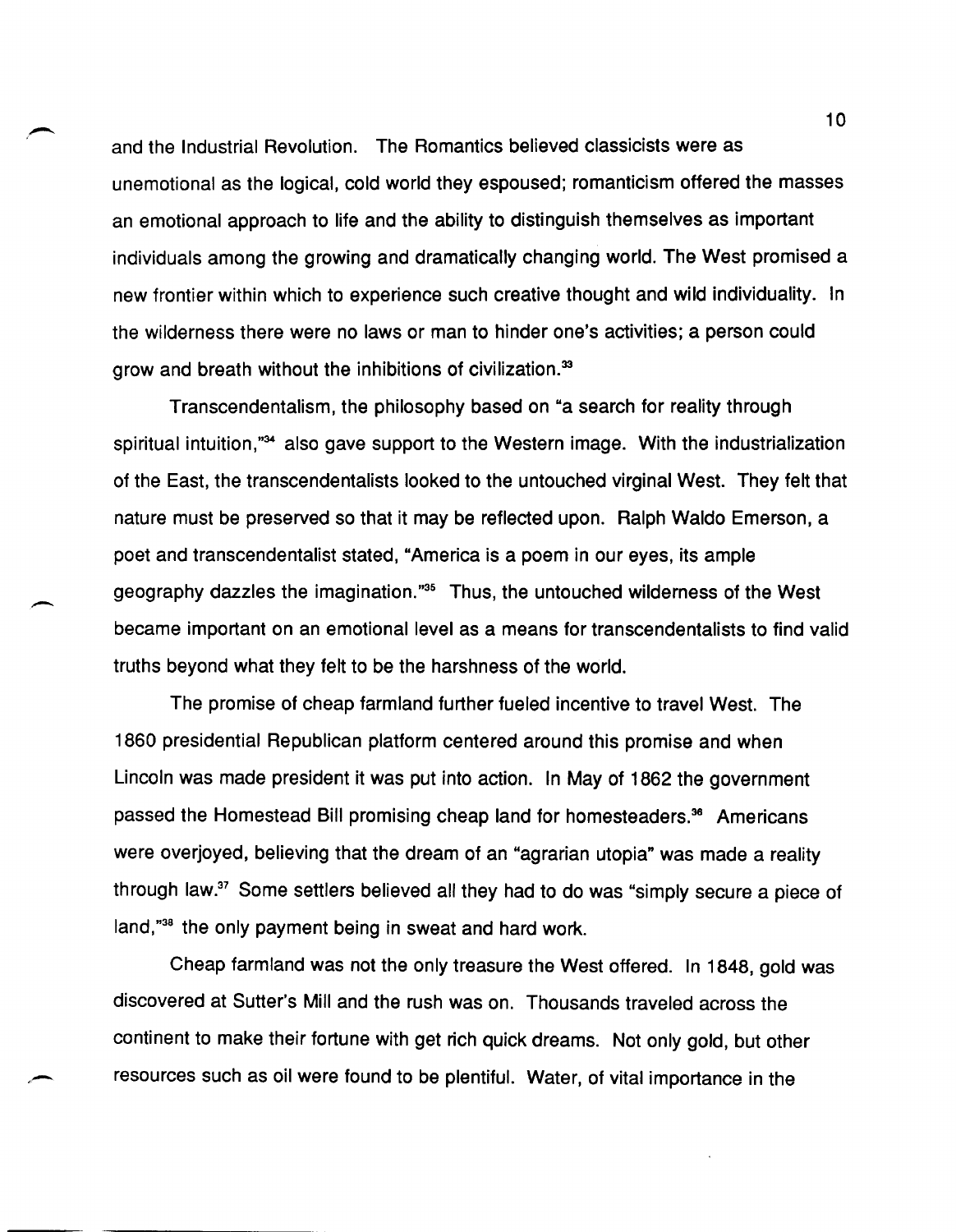desert, became a valuable quantity. Irrigation, which had been used for years by the Indians, was finally implemented by settlers turning the dry lands into a viable resource.<sup>39</sup> The timber of the West also became a source of wealth and forests were stripped by lumber companies. Additionally, the raising of cattle on the sparsely grassed plains proved to be profitable.<sup>40</sup> The opportunities to gain wealth seemed limitless and overwhelming and the masses eagerly traveled West to take advantage of them.

Industrialization of the East had much to do with immigration to the West. The East was becoming crowded, overpopulated, if a contemporary of the period were asked. The first factory had been established on the East coast in the late eighteenth century and many others followed it. Between 1820 and 1860 nearly 30,000 miles of railroad tracks were constructed in the Eastern part of the country.<sup>41</sup> Cities were growing greatly in size and amount of population. And the number of people arriving in the United States continually rose. Even in the early 1820s, Americans complained of overcrowded cities and began moving to the suburbs, a movement not restricted to the twentieth century.<sup>42</sup> Before 1860 there had been only nine cities containing more than 100,000 occupants, however by 1900 there were 38 such cities.<sup>43</sup> In 1869, the first railroad connecting the Atlantic to the Pacific was laid and many chose to use it to escape the city.44

-

The United States was on the move and growing at a rate which created many problems. Sewer systems were ill equipped to provide for their numerous users and so waste and dirt proliferated. Municipal governments did not adjust to rapid growth and so crime bosses flourished and police protection languished. Further, housing could not be erected fast enough to satisfy the population spurts. Families lived piled upon each other in small, hastily built apartment rooms making them unsafe and usually unsanitary. Industry and urbanization which had promised the hope of new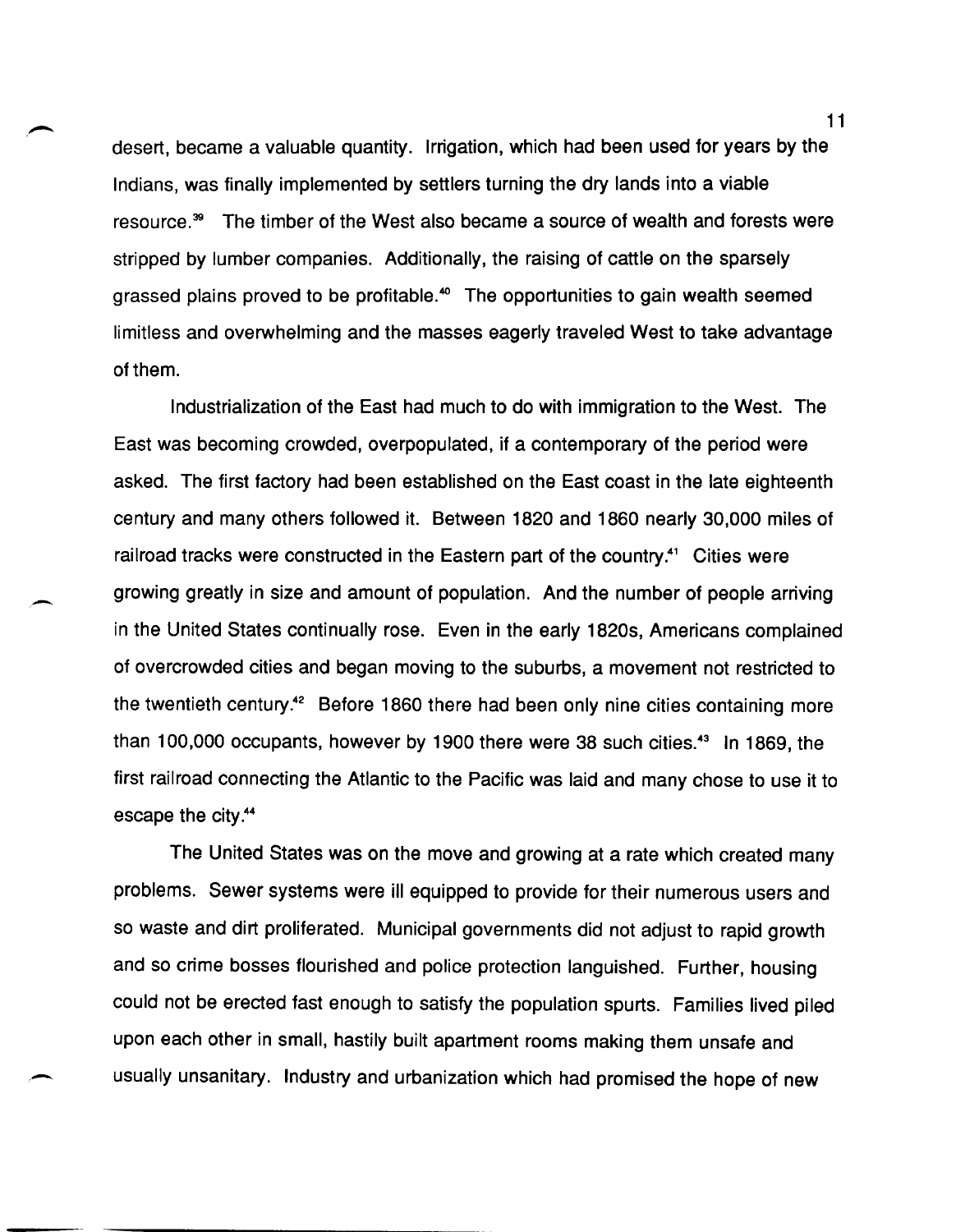jobs to many, only provided poverty and pain. While lamenting the dismal, dirty, overcrowded style of urban life, many dreamed of an idealized agrarian lifestyle. Still others looked to agrarian life as a new start for prosperity. The city was considered to be unhealthy and inherently evil; a place filled with vice and corruptness.<sup>45</sup> Americans felt they had to leave the evil city environment and retire to the Godly, healthful country in which they could peacefully reside.

Another incentive for Americans to leave the city for the West was what they felt to be the immigrant menace. As stated before, 20 million immigrants entered the United States during the nineteenth century. Their first ports of entry were in the big cities on the East coast. Americans with their long history of racialism resented what they felt was an overwhelming increase in Central and Southern European populations in their cities. However, over half of the immigrants settling in the United States were heading West, ironically creating a greater amalgamation there than in the East.<sup>46</sup>

The idealized West served as a safety-valve for all the problems of the city. It was an escape which could be fled to for the promise of a new life. No matter how bad things seemed in Eastern cities, the West provided a beacon of hope. It was believed to be a free frontier fostering independence and individuality. Men and women alike went West not only to leave behind the evils of the city, but to experience the freedom of life. Therefore, the West also served as a source of placation for the restless spirits of thousands; people who felt restrained by laws and mores headed where they felt there would be none or they could at least create their own.<sup>47</sup>

A new belief in the spiritually guided path of the American people took form in the 1830s and helped spur settlers West. Manifest Destiny was the belief in the God given mission of Americans to settle uncivilized lands and bring to native pagans Christianity. Included in this belief was the Millennium in which God was coming to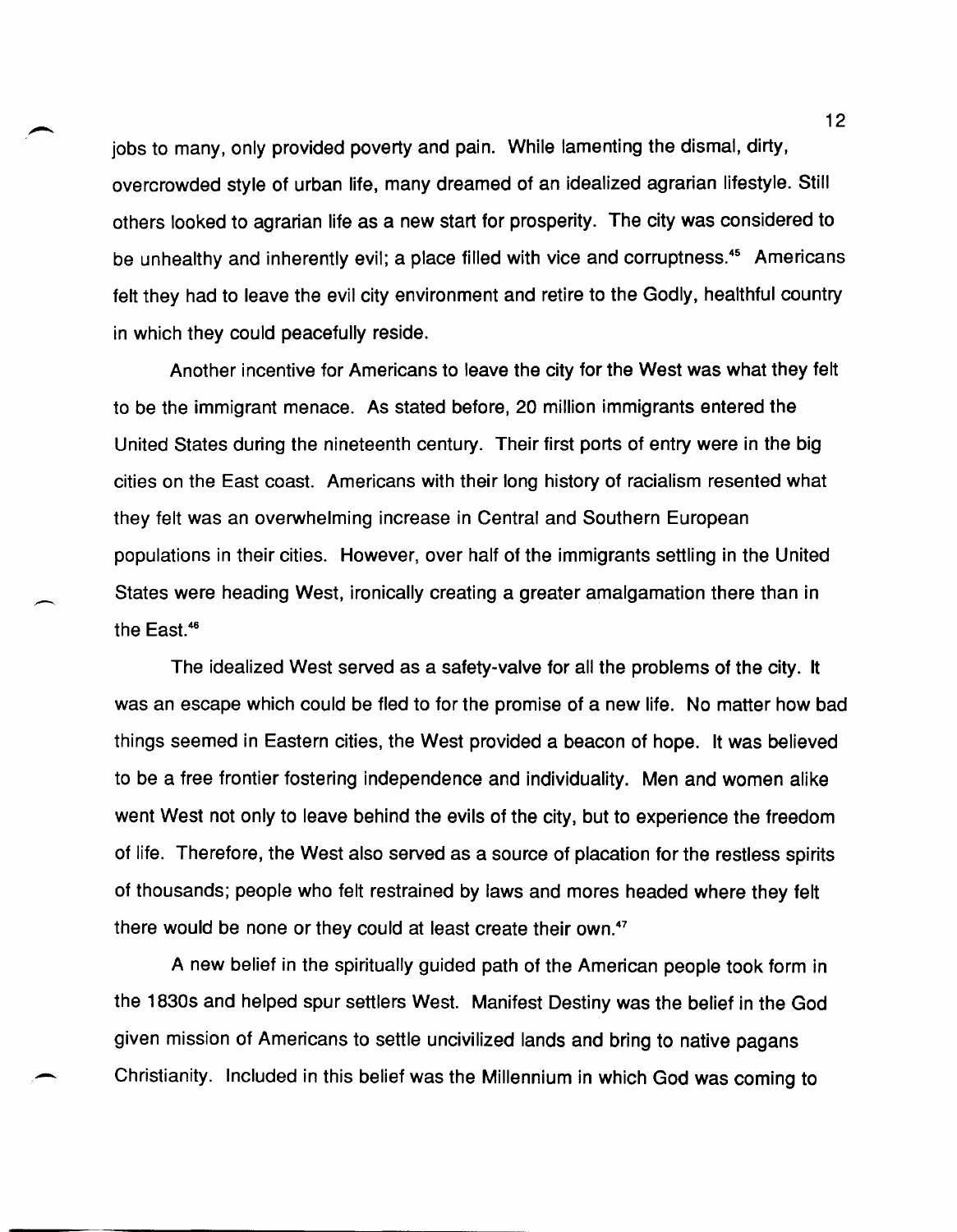make America his kingdom. The West was looked upon with an additional hunger by certain Christian groups for it was there that the hope of creating this kingdom existed; the eastern half of the country considered already lost to sin.<sup>48</sup> Men and women headed into the wilderness to create new colonies which were free from vice and sin. Consequently, such colonies as Oneida and New Harmony were formed for this purpose. Even more tempting was the belief that the taking of lands in the West was sanctioned by God. William Gilpin, the territorial governor of Colorado in 1847 endorsed Manifest Destiny saying that Americans should expand ''to teach old nations a new civilization."49 Good Christians everywhere responded to the call, leaving their middle class lives behind to brave the wilds of the frontier and bring God to the Indians.

Moreover, new reports were coming out of the West. In 1844, Josiah Gregg in his book, Commerce of the Prairies, wrote that settlers in New Mexico believed that as more traders arrived in the area the amount of rainfall had increased. Thus, he felt that the more populated the West would become the more rainfall it would receive. At first, Gregg's statements were largely ignored. However, after the Civil War, journalists touring the West began to send reports back East that rainfall had increased, upholding Gregg's statements. Additionally, in 1867 the Geological and Geographical Survey of the Territories headed up by Ferdinand V. Hayden went on it's first federal expedition West. Hayden returned from his trip stating that the settlement of more people in western areas led to increased timber growth. This growth in turn he believed led to increased rainfall. Hayden's theories attracted many followers. These people worked to help destroy the desolate image of the West, usually publishing writings on their beliefs of its changing environment after Hayden had returned from any number of his expeditions. Charles Dana Wilbur, one of these followers stated, "Rain follows the plow."<sup>60</sup> With these seemingly positive changes in the environment,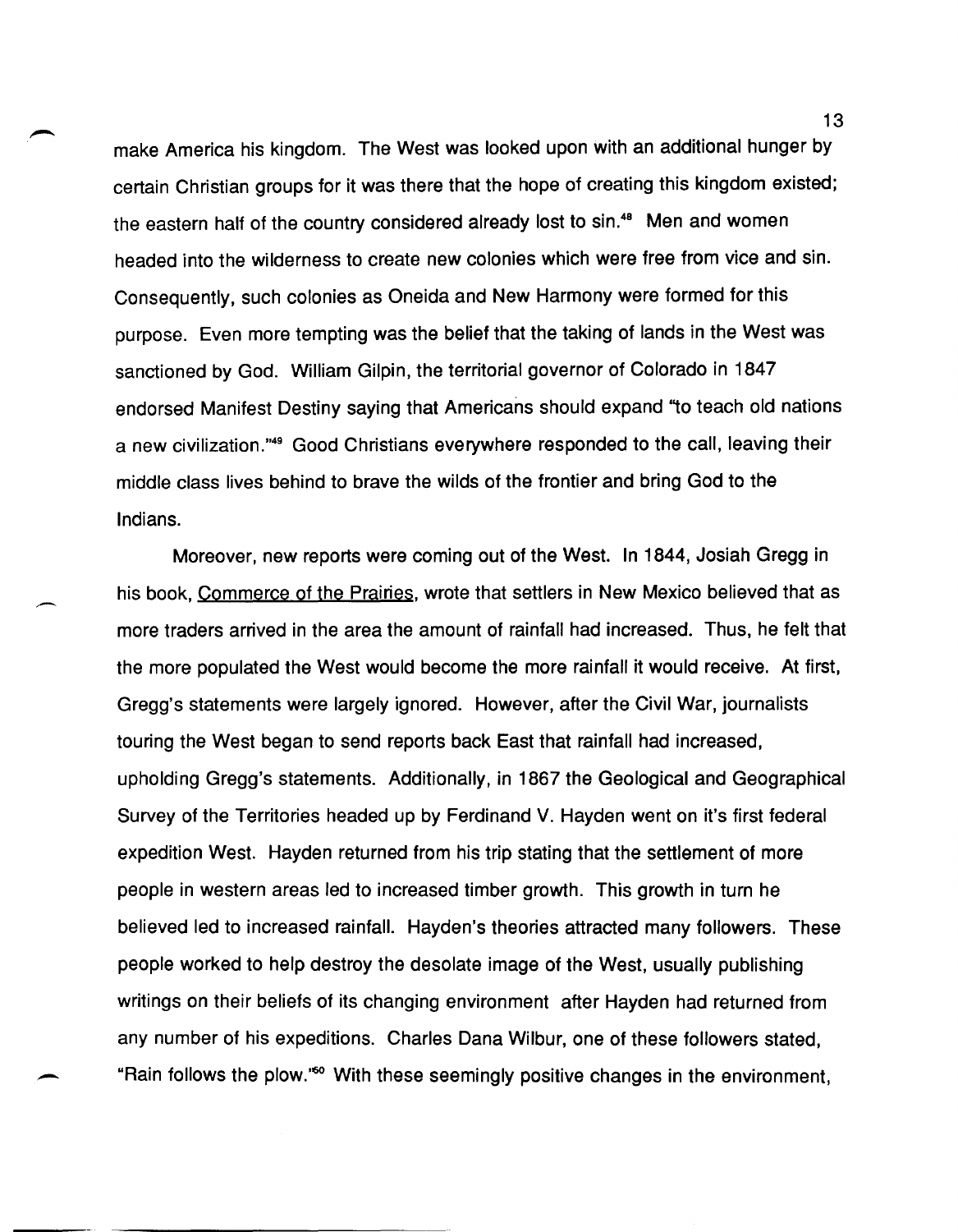settlers were encouraged further to travel West. One of the greatest deterrents to the agrarian dream seemed to be eradicating itself through the westward movement of settlers.

The Civil War spurred the movement of Americans also. After this devastating war much of the southeastern environment had been destroyed. Thousands roamed homeless and jobless. The West seemed a logical place to escape. The War left this area untouched and thus it remained unsoiled by the hatreds of humanity. The evils of war had "compromised [the] wonder-eyed innocency" which the Hudson River School had delighted in painting.<sup>51</sup> Americans had to turn to a new area to forget the detrimental powers of human being and their ability to destroy the environment and each other. Moreover, those who had lost everything with the war saw the West as a land of opportunity.

Lastly, the West was looked upon with enthusiasm by a young, growing nation. The United States had only been established since 1776. Only a little over 100 years prior to this, the first Europeans arrived to settle the land. The prideful United States searched for a way to distinguish itself from Europe, which had thousands of years of history to lean on, a long, solid background on which to base it's traditions. Americans turned to their most plentiful source and exploited it: the wilderness. Americans believed they were given the unbridled, virgin wilderness by God. The wilderness was a part of God, a place for contemplation and freedom from sin. Europe had no such unchartered areas to claim, the continent had been settled. Therefore, Americans grasped their wilderness and held it tightly, guarding it jealously.<sup>52</sup>

-

These are but a few of the reasons that Americans and Europeans alike left behind their accustomed ways of life to begin fresh in a strange territory. The West seemingly held opportunities and wealth that could not be passed up. On the outside the cloak surrounding the West appeared fruitful and productive, a land of milk and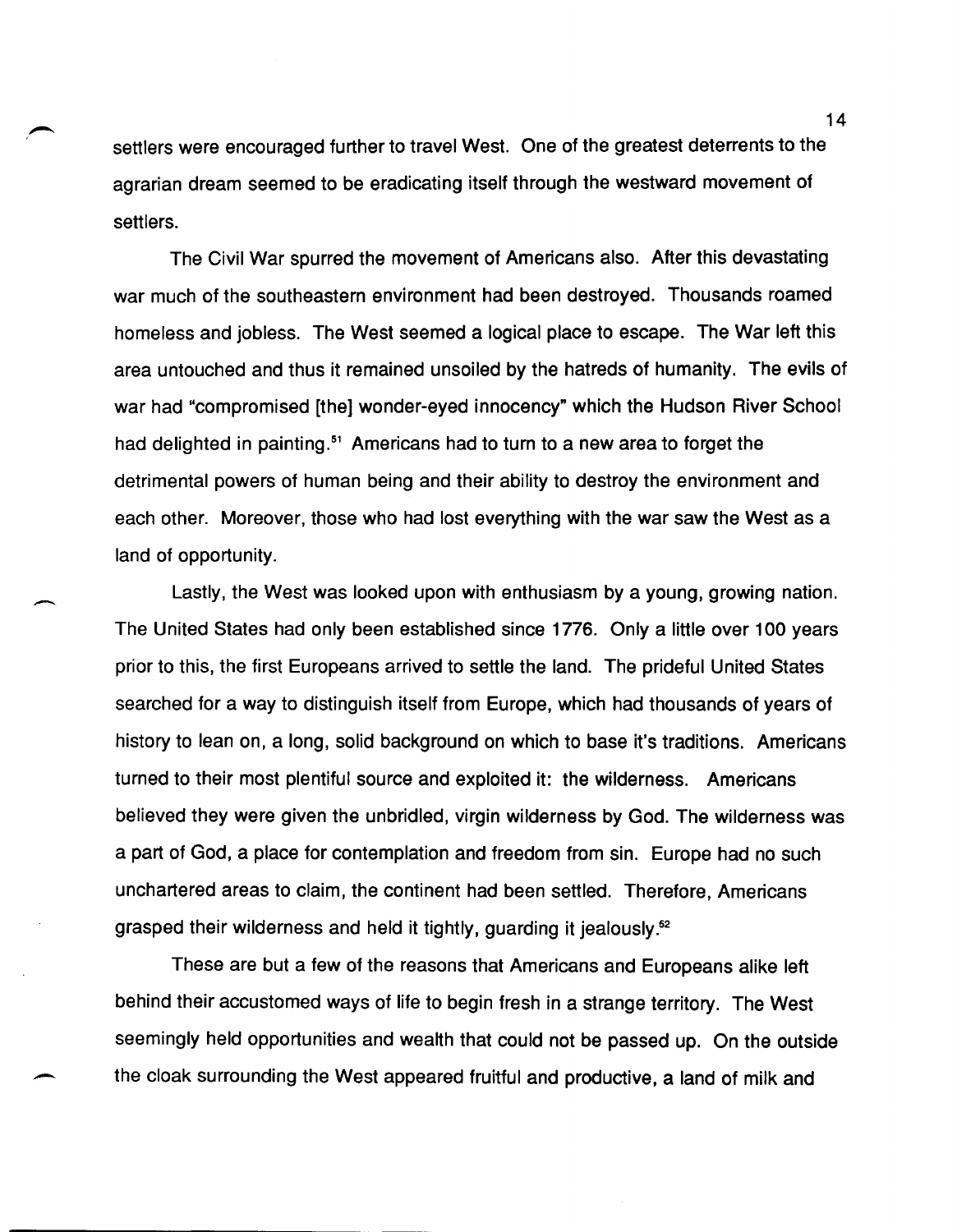honey just waiting to be enjoyed.

-

All these reasons also served as an impetus to attract artists as well as settlers to the West. After the Civil War, a "new era of material expansion, with increasing wealth, leisure, cosmopolitanism, and awareness of art" blossomed in the States. The fertile, young United States produced a new upper middle class and an expanding group of millionaires who strove to uphold their aristocratic positions by buying art, thus forming a fresh monetary market for artists.<sup>53</sup> It was fashionable to buy expensive art and the wealthy covered entire walls with large paintings.<sup>54</sup> Moreover, until the 1860s, Americans ignored European art movements, concentrating on their own country and the importance of the unique American wilderness.<sup>55</sup> However, the eastern half of the country could no longer sustain the image of a free frontier, untouched or unsoiled by the hands of man. Industrialization, overpopulation, and the destruction of the Civil War varnished and made a fact the vices of humanity. Thus, the image of the unsullied, virginal frontier was transplanted onto the West.

Thomas Moran was one of these artists who went West. Moran had already achieved popularity as an artist when in 1871 he accompanied Ferdinand V. Hayden on an expedition to the Yellowstone area. Moran's daughter said she believed her father had "had a great spiritual upheaval" at Yellowstone.<sup>56</sup> What ever the case, his love affair with the West had begun. While in the West, Moran sketched as many wilderness scenes as he could, making indelible impressions upon his mind of the surrounding area. He also assisted the expedition's photographer, William Henry Jackson and would later enlist the use of these photos in creating his paintings.<sup>57</sup> This would prove to be the first of many future trips West.

Moran followed much in the style of Cole and the Hudson River School. He never painted his pictures directly from nature believing, like Cole, that outdoor sketches should be made first and the studio where the final picture created. He felt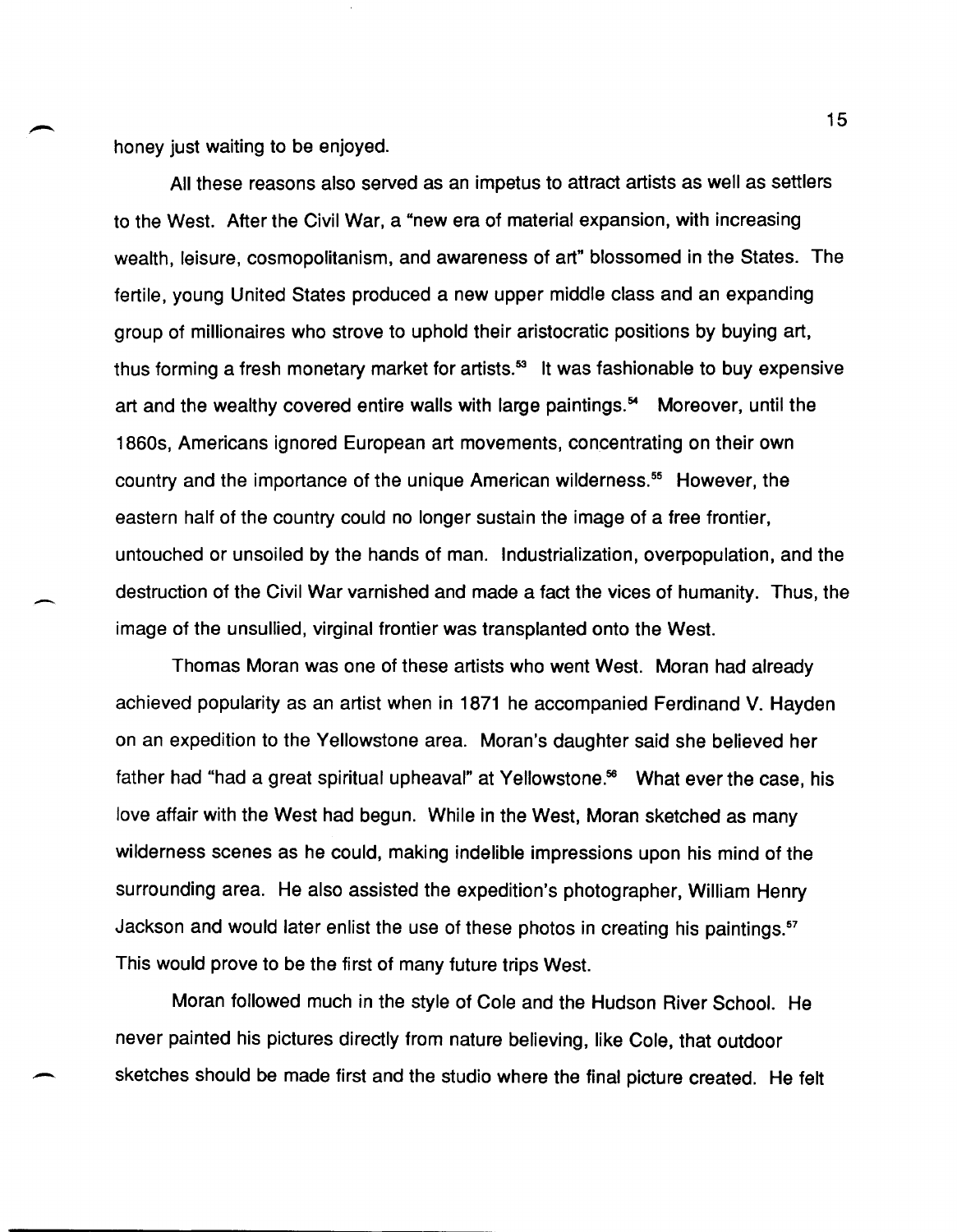the resulting landscape would then be painted from those details that stood out most in the artist's mind. At times Moran would combine features from sketches and photographs. He did not believe like that this took away from the validity of the picture, but added to its beauty. Like J. M. W. Turner, Moran's colors were bright and intense, much different from the subdued tones of his contemporaries.<sup>58</sup> Similar to Cole, he painted in a very detailed manner, each leaf being discernible on each tree and each rock carefully placed. Fostering the wild, uninhibited emotions his paintings inspired was his great interest in changes in nature; Moran preferred colorful, tumultuous, exciting views of the wilderness. Indeed, Moran was almost obsessive with changes and details in his paintings.<sup>59</sup> He retouched his works many times, some years after they had been completed. $\infty$  His commitment to emotionally charged, detailed canvases fueled his popularity with the public. Moreover, Moran's pictures expressed the very feelings Americans had for this territory as an area of unspoiled splendor. Americans were hungry for knowledge about the West and Moran was able to give them tangible evidence of what lay beyond the Alleghenies.<sup>61</sup>

-

-

Upon returning East, Ferdinand V. Hayden presented both Moran's sketches and Jackson's photographs to Congress and asked that the territory of Yellowstone be sat aside as a national park. After seeing both sketches and photographs, Congress approved the bill and on March 1, 1872 President U. S. Grant signed it making Yellowstone the first national park in the world.<sup>62</sup> From hereafter, Moran would be known as the "Father of National Parks."<sup>63</sup> Additionally, he was honored by the naming of a mountain in the Grand Teton's with his honor: Mount Moran, which remains to this day.<sup>64</sup> Thus, Moran's impact on the West was very important and has had much to do with the National Park System. His sketches catalyzed the Federal Government into setting aside land that would be protected and preserved for all to enjoy.

The theme of the untamed, wilderness West also became an important form of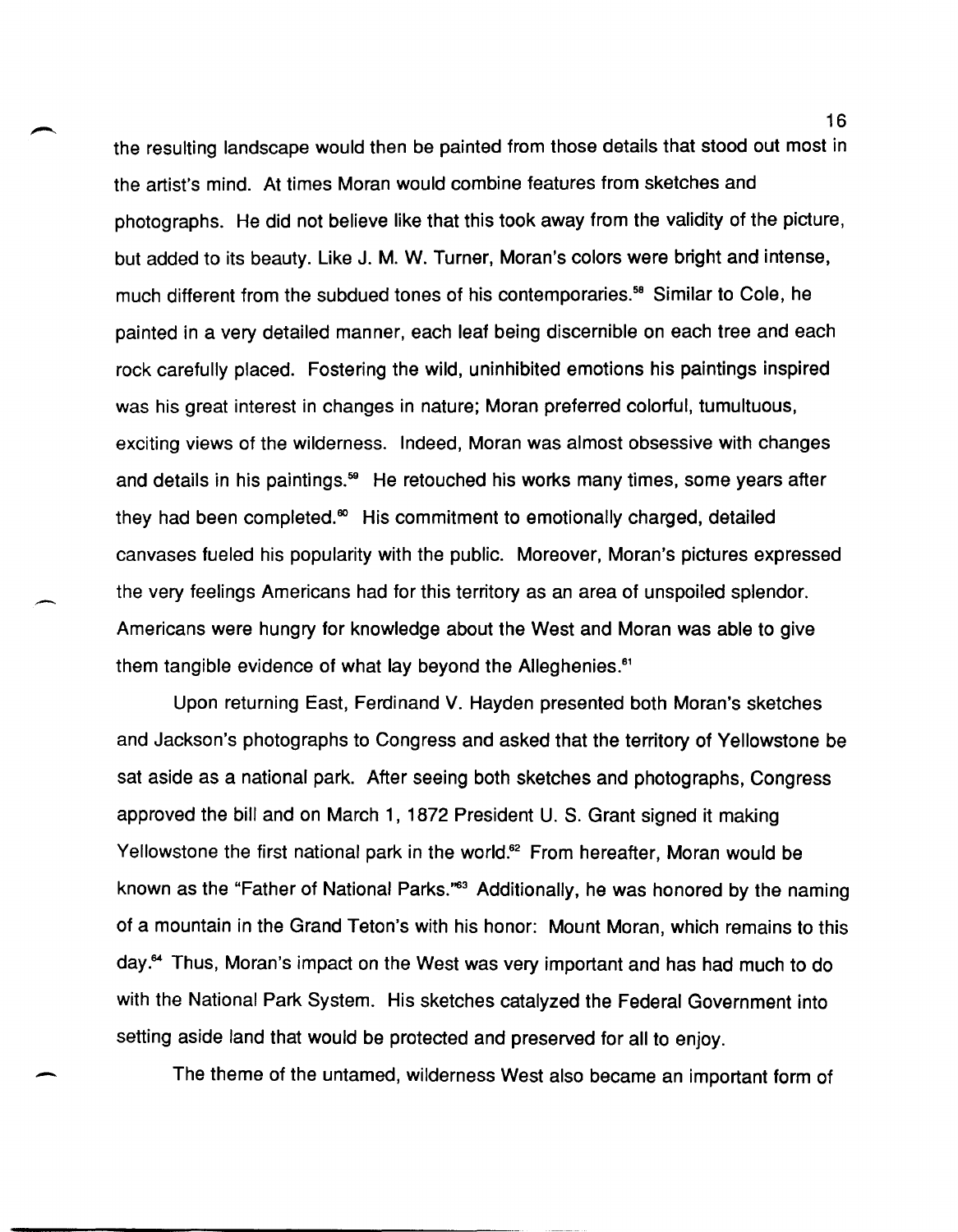propaganda. In 1873, Moran was asked to illustrate "Picturesque America," an article on the Rocky Mountains.<sup>65</sup> These illustrations were distributed to the public, giving them a stylized view of the West. This is only one example of the many pamphlets Moran illustrated for patrons such as the railroad and the Federal Government. This type of propaganda made images of the West available to everyone ranging from the wealthy to the poor, hailing all to travel West. Moran's works combined with other artists painting western themes "in part contributed to the consolidation of national attitudes and the implementation of national policy."<sup>66</sup>

One of the first fruits of Moran's trip to the West was his painting, The Grand Canyon of Yellowstone. Moran chose to put his painting on a large canvas due to the popularity of the size with the wealthy. The painting was so intricately contrived that those who had accompanied Moran on the expedition said they knew the exact spot which Moran chose to paint. In reality, the picture is a bit turned around with what appears to be a large cliff at the right of the picture in truth being behind the scene. The canvas was immense and awesome and emotionally charged with the wild freedom of the West. So great was Moran's concern for detail that he consulted a geologist to make the rocks in the picture as realistic as possible.<sup>67</sup> When the canvas was finished, it was presented to Congress and purchased by the government to hang at the Capitol.<sup>68</sup>

-

In 1873, Moran accompanied Major John Wesley Powell on the United States Geographical and Geological Survey of the Rocky Mountain Region. His return from this trip resulted in his large canvas, *Chasm of the Colorado*. This also was bought by Congress and hangs along side Grand Canyon of the Yellowstone at the Capitol.<sup>89</sup> Moran continued to accompany expeditions into the frontier and paint canvases based on the theme of the wilderness West. In fact, it became his major artistic theme. Throughout the rest of his life, he painted numerous scenes of the Grand Canyon, the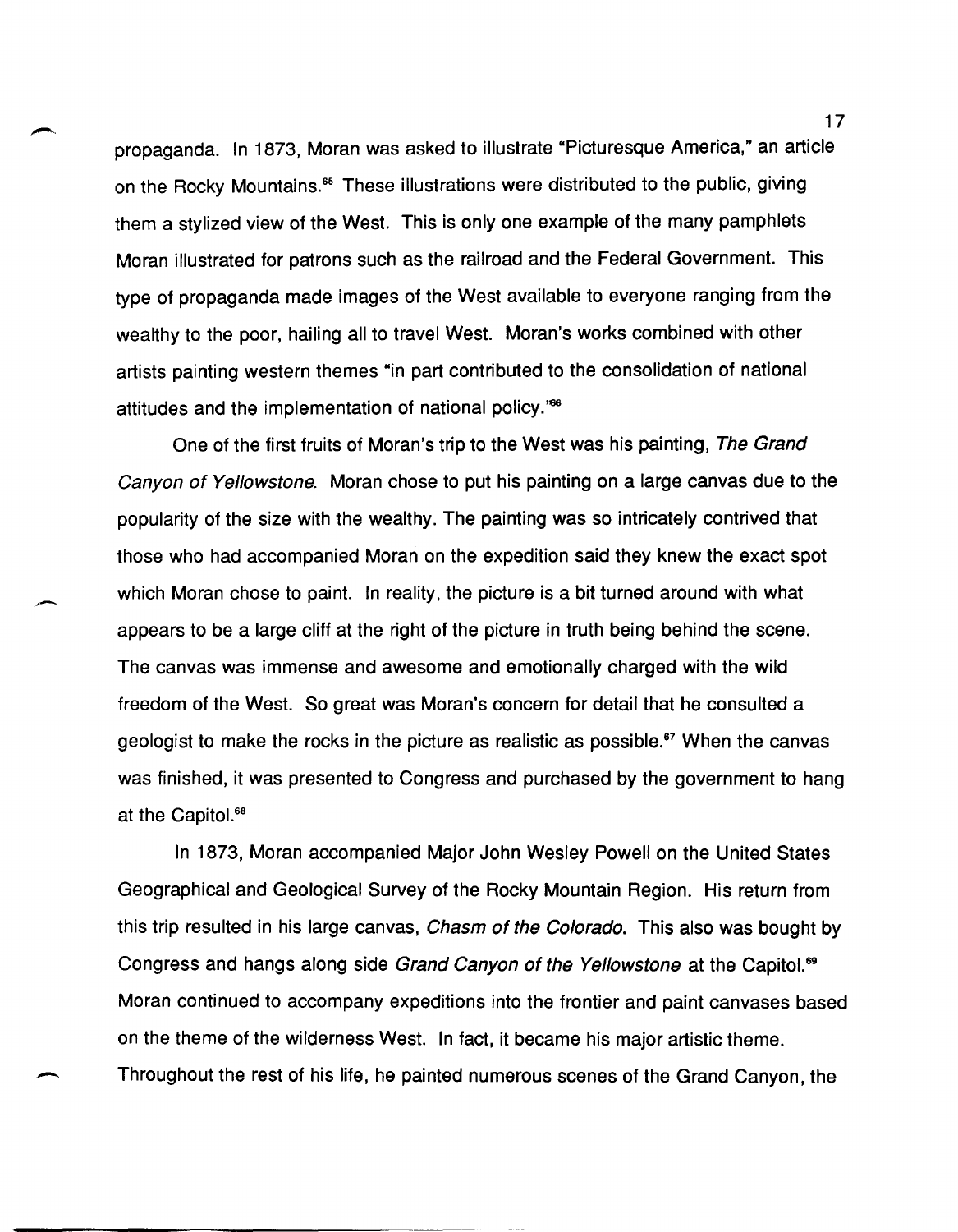Grand Teton, Yosemite, and more.

Unfortunately, the interest of the public and other artists in wilderness landscapes began to wane in the late 1870s. Young artists accused Moran of being outdated and not willing to acclimate to the new trends in European art. Impressionism, with it's disregard for detail and the belief in recording the picture as it is truly seen with the eye rather than stylizing it, gained popularity. Moran's art was castigated as far too detailed, contrived, and dull. On the other hand, Moran countered with his belief that American artists should continue their own native art. Further, he felt that those artists who imitated European art were lazy; the Hudson River School style of painting too long and was hard to accomplish.<sup>70</sup>

There were many reasons why the popularity of western landscape painting dwindled. As the realities of the West creeped in, the illusions weakened. The West did offer many opportunities for the masses but, was also a dangerous, frustrating area to conquer offering just as many disappointments as rewards.

Pioneers on their way West found a long, difficult route to follow. Many died along the way and when they reached the point of destination, they found they were not prepared for the new environment. Farmers were not informed of or ready for the periodic disasters of grasshoppers, prairie fires, drought, and famine.<sup>71</sup> Josiah Gregg's first claims that rainfall increased with the number of inhabitants were obviously not true; the rain came and went as mother nature pleased. Expecting that there would be hard work involved in cutting their own piece from the wilderness, they thought they would be rewarded with bountiful crops and wealth -- not tragedies. Further, what seemed to be the answer to agrarian dreams, the Homestead Bill, proved ineffective. From 1862-1890, only 372,659 entries for land ownership were approved. Railroads and speculators sold more land to settlers than did the Federal Government.<sup>72</sup> - Another disappointment to the farmer was that he had in no way escaped the evil of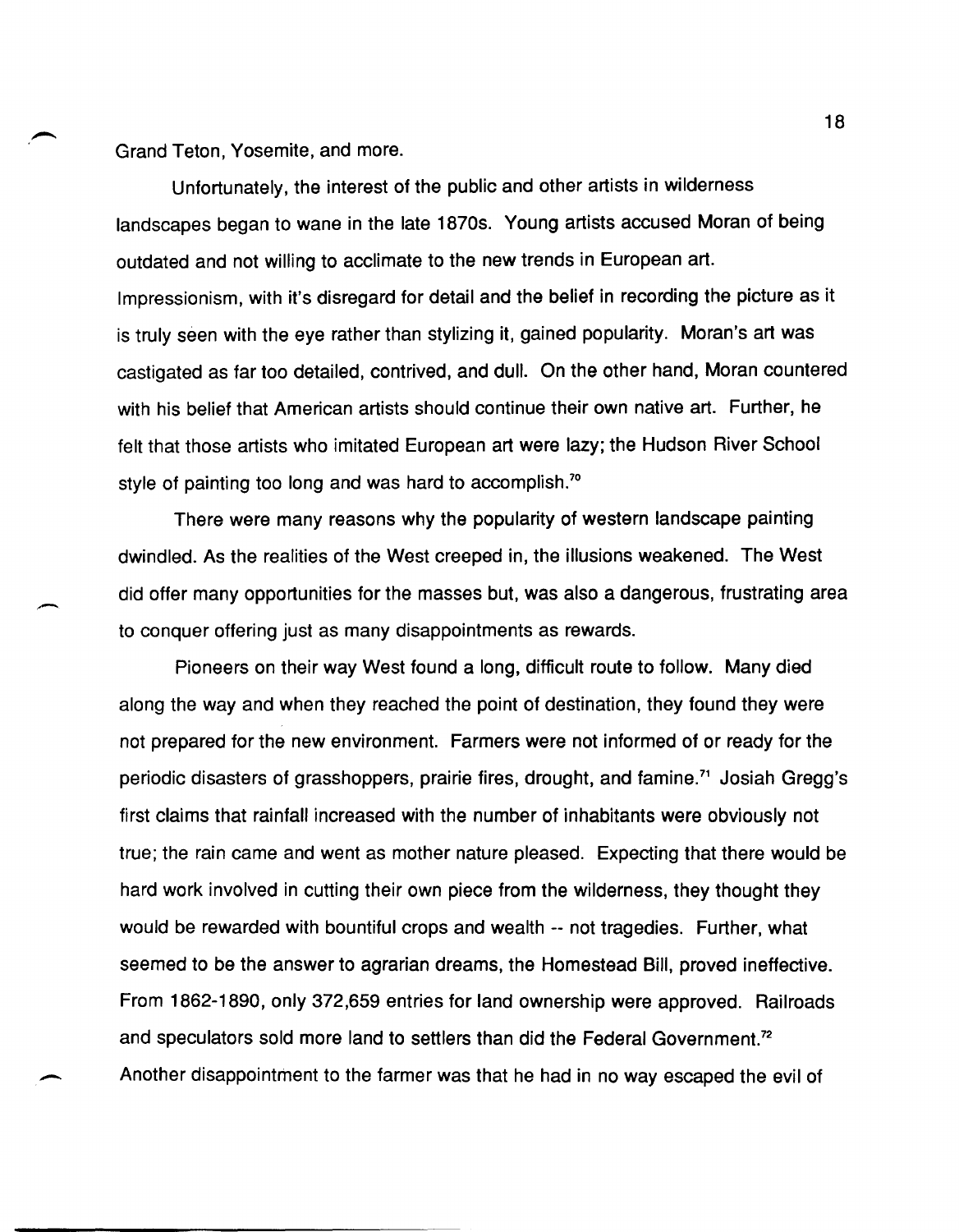big business. As the West became more populated the railroad, elevator companies, and steamship lines expanded and were the easiest way to transfer produce to profitable markets. Farmers became even more embittered when newspapers no longer boasted about the esteem of the hard working yeoman, but gloated over the luxurious life of rich city dwellers. Sadly, hopes of glory in the West faded and the farmer became the disappointed lower class. In the late 1870s, Edwin Markham wrote that the farmer was, "humanity betrayed ... Plundered, profaned, and disinherited."73 The farmer bowed his head and continued to work hard, but no longer did he exalt in the glory of the West, a land that had proved to be just like any other mundane soil with the same pitfalls. The myth for the farmer was broken.

The immigrant was also disappointed. Expecting the same as the American farmer, he was ill prepared for the tests of the environment on his soul. Nor did he find the wealth he was looking for. It has been estimated that only about "3 to 8 per cent of the business leaders at the end of the nineteenth century were immigrants." A very small percentage and surely much lower than the immigrant expected. Further, he had to deal with the racism of the American people.<sup>74</sup> The immigrant had worked hard to carve a life for himself and his family in a new country -- where were the rewards he was sure he would possess? Again the myth was torn down.

Those who had searched for freedom from the restraints of city life soon found many of the same restrictions in the West. Early pioneers demanded armies to be placed in the unpoliced territory to protect them from the wilds and Indians. So, the armies came and with them they built roads, telegraphs, railroads, canals -- lines of communication with the East.<sup>75</sup> The air of freedom was gone and the western citizen had to bend to the same the laws as the eastern. Moreover, "civilization" was moving West at an accelerating rate. In 1870 the populations of Kansas, Nebraska, and Colorado numbered a half million. Within a decade it would climb to 1,6000,000.<sup>76</sup>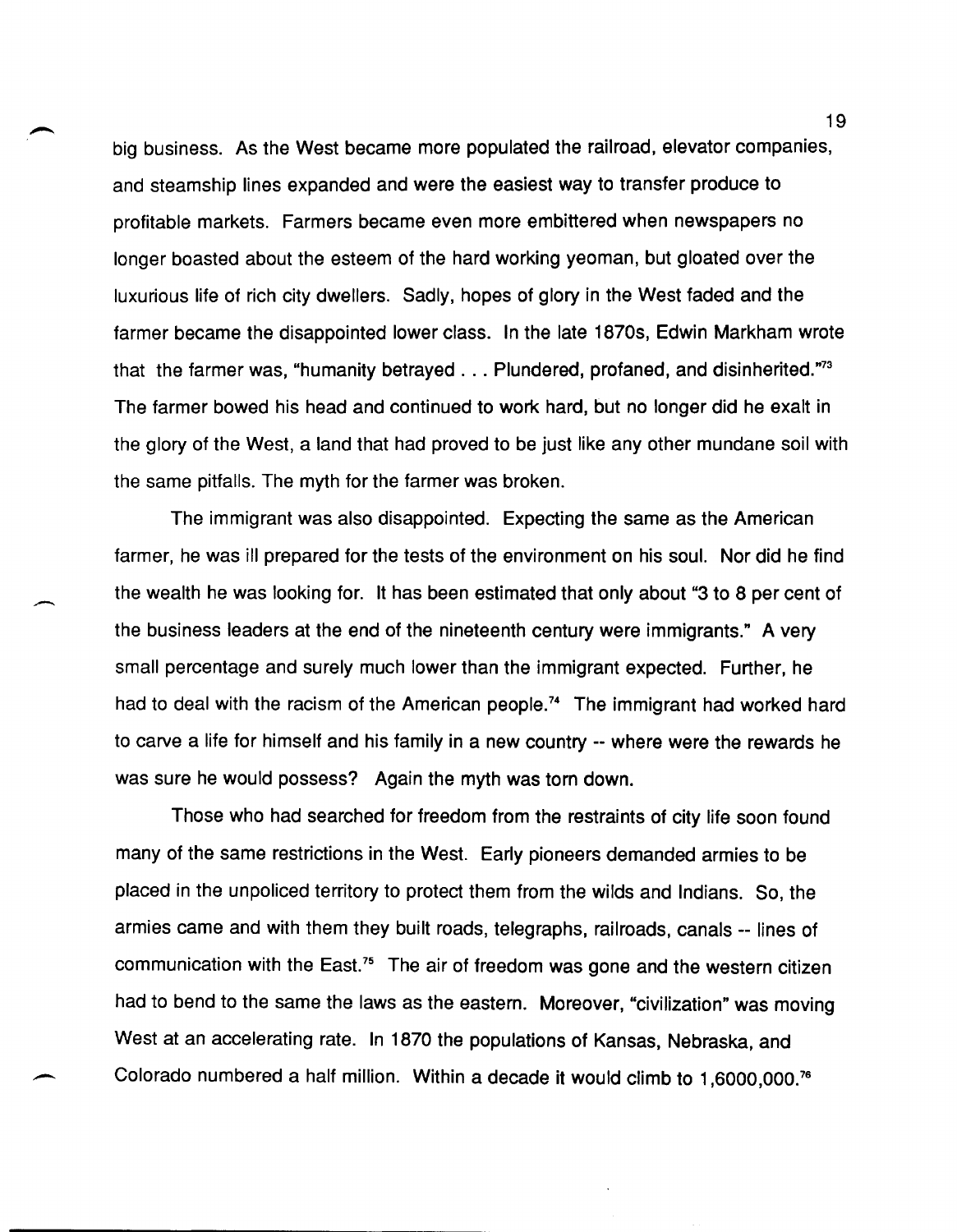And it was soon found that where man ventured, he carried his "cultural baggage" with him, much to the dismay of many. $77$ 

Patricia Limerick has said of mining that "no [other] industry had a greater impact on Western history." However, the wealth promised from the mineral stores of the West was elusive to the average man. As soon as these precious materials were discovered thousands made the trek West to make their fortune. Before the average man could benefit from his claim, big business moved in and took over. "Companies and corporations with large labor forces" had the monetary resources and power to push the small man out of the mines.<sup>78</sup> The rags to riches stories were rarities blown out of proportion and believed by a people eager to find the wealth they thought could make them happy. Once again, though, the myth did not hold true.

.-

Further, the belief that the Westerner was totally independent was a myth. Westerners reveled in the belief that they stood solitary, a powerful, singular force taming the wilderness and bringing civilization to savagery. The truth was that the West could only have survived on support from the Federal Government. As stated before the military was stationed in the frontier to bring protection to settlers and with it brought railroads, telegraph lines, bridges, public works, and much more. Roads were built for troops to travel easily and protect the territory from enemies. At the same time these roads could be used for those making the move West. The government signed treaties with the Indians allowing safe living and travel for pioneers. They also opened trading posts, spurring the economy of the area. The presence of many troops in the West alone created a new market for the settler to cater to.<sup>79</sup> Additionally, the Federal Government provided the West with vast amounts of monetary support which has lasted well into the twentieth century.<sup>80</sup> Thus, the West was far from independent. Without government aid, it most likely would not have developed as quickly. Another myth fostered about the West was just that -- a myth. The "ideal of economic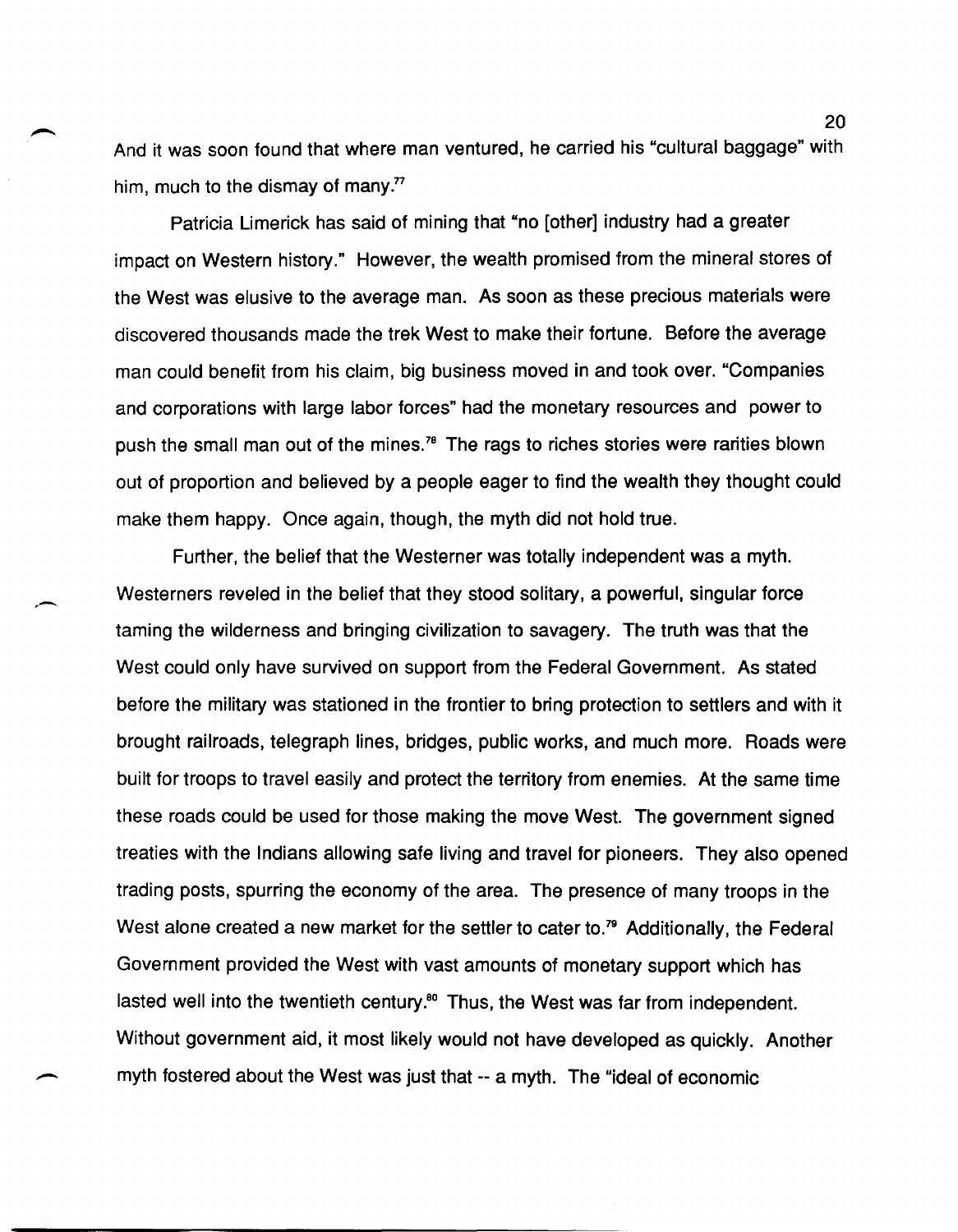independence was elusive."81

-

Those Christians who had ventured out to prepare a new land for the coming of Christ were never gratified. The Millennium did not come. These people tried to create a world bereft of sin, filled with grace and love, but sinful civilization followed them. God never arrived, at least physically, and many groups -- New Harmony, Oneida -- disbanded, some heading back East. The myth of the West as the new Garden of Eden evaporated by the 1890s.<sup>82</sup>

With better transportation and communication systems, Americans looked to Europe as the source of fashion and culture, the West no longer holding fascination. The United States was a thriving industrial country, rich and sure, no longer feeling the need to vindicate itself to Europe. With fading enthusiasm for the West, the art of Thomas Moran also fell from popularity. However, until his death in 1926 he continued to faithfully travel West and paint landscapes, the last fifteen years of his life totally devoted to this.<sup>83</sup> Moran truly loved the West, his interest not wavering with fade or fancy. He painted and repainted western scenes, especially the Grand Canyon, which was his favorite. In 1908, the Santa Fe railroad chose one of Moran's Grand Canyon scenes to be lithographed. The end result was sent to "clubs, hotels, stations, schools, colleges, and universities" across the United States. Now, more than ever, Moran was associated by all with the American West.<sup>84</sup>

In 1890, the Superintendent of the Census Bureau stated that the western frontier no longer existed, but its memory lived on. As the nineteenth century came to a close, Americans looked eagerly forward to a new beginning embodied in the twentieth. The dawning century held untold progress, yet that same progress was also firmly dissipating the myth of the West. Americans grieved for the loss of the West and in doing so added more support to the myth -- the West had been a Garden of Eden which had been destroyed by mankind's hands.<sup>85</sup>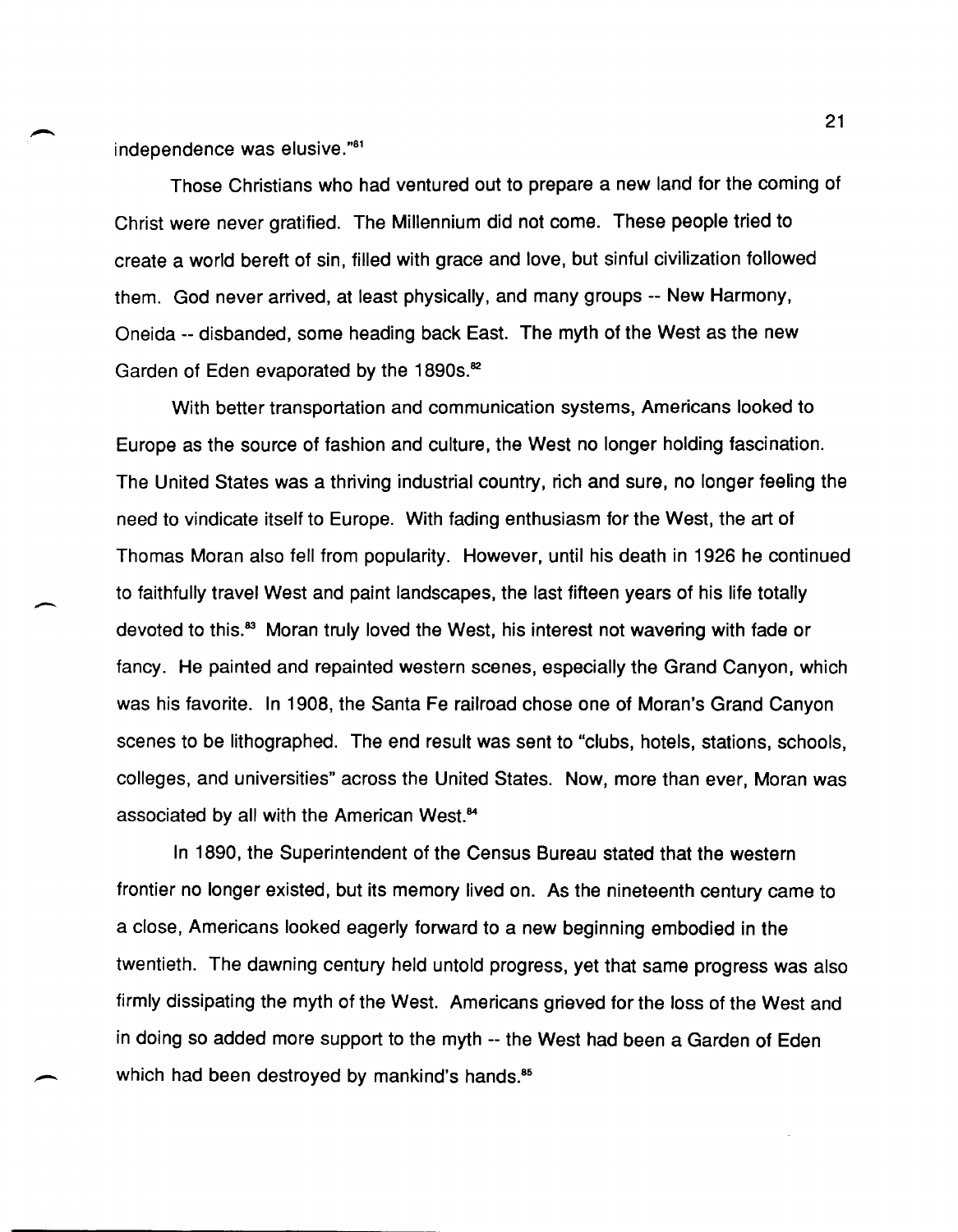Many powerful forces had worked to build the western myth into monumental proportions and the ghosts left from it's death have continued to thrive into the present day. The myth of the West still enthralls Americans. Cowboys and Indians currently ride across the silver screen, hearkening us back to "the good ole days." The myth forged many years ago by explorers, trappers, writers, and the like became so strong that not even the uncovered facts dented its credibility for long. Moran himself helped to foster this myth by returning East and painting "great candy-coated, wispy confections . . . " of the West.<sup>86</sup> His paintings were not lies, but glorified truths and Americans greedily devoured them. Americans will always hold the myth of the West dear to their hearts, no matter that it does not have a factual leg on which to stand. The West is a symbol of the courageous, independent, and hard-working American, and facts will do little to overshadow its image in the minds of the American people.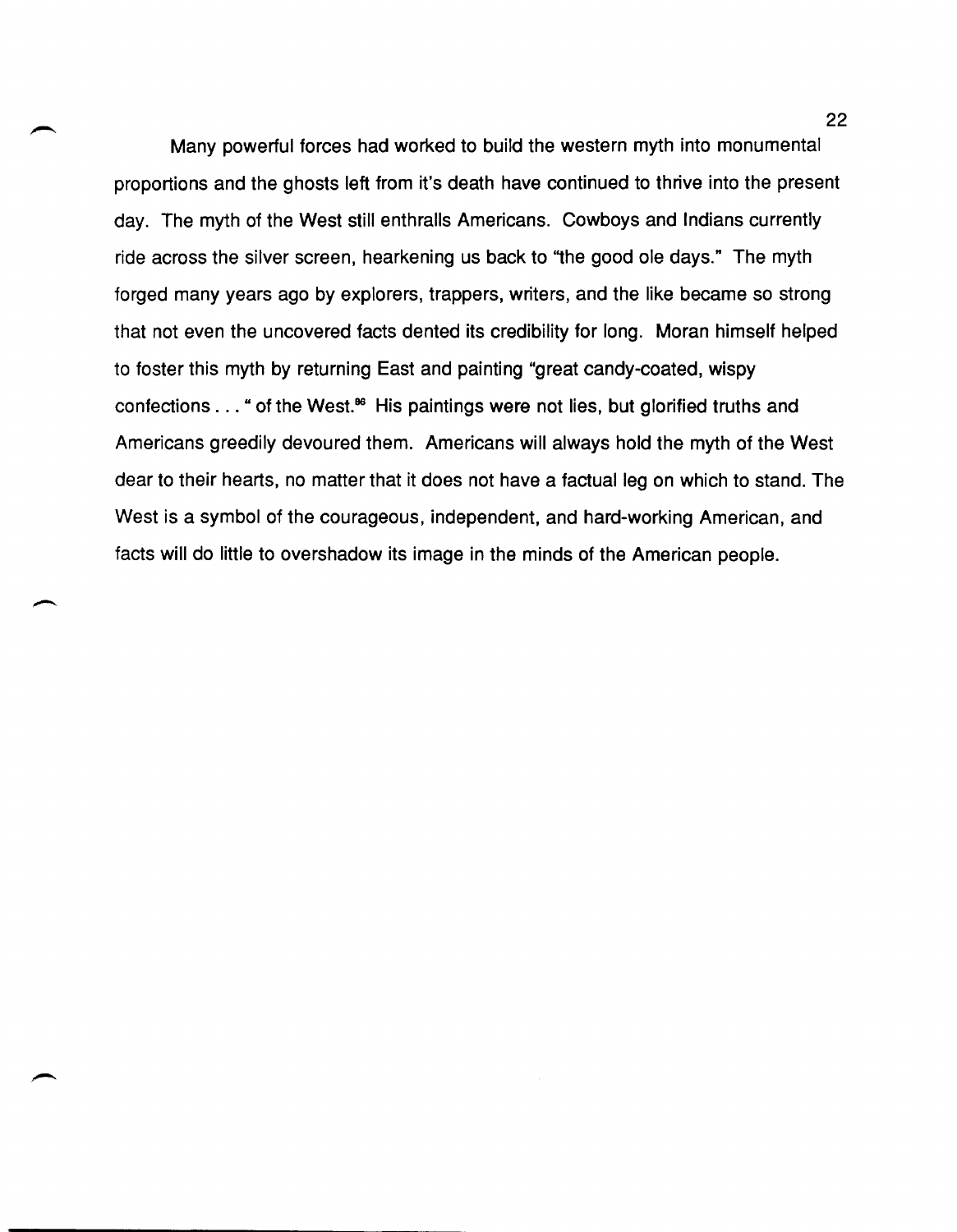<sup>1</sup> Thurman Wilkins, Thomas Moran: Artist of the Mountains (Norman: University of Oklahoma Press, 1966), p. 35.

<sup>2</sup> Robert G. Athearn, The Mythic West (Lawrence: University Press of Kansas, 1986), p. 249.

<sup>3</sup> Fritiof Fryxell, ed., Thomas Moran (New York: East Hampton Free Library, 1958), p. 4.

 $4$  Ibid, pp. 4-6.

 $<sup>5</sup>$  lbid, p. 5.</sup>

 $^6$  Wilkins, p. 30.

 $<sup>7</sup>$  Fryxell, pp. 6-7.</sup>

<sup>8</sup> Lawrence Gowing, Turner: Imagination and Reality (New York: Doubleday & Company, Inc., 1966), p.9.

 $^9$  Ibid, p. 7.

<sup>10</sup> Milton Brown, Sam Hunter, John Jacobus, Naomi Rosenblum, and David M. Sokol, American Art (New York: Harry N. Abrams, Inc., 1979), p. 193.

" Wilkins, p. 40.

<sup>12</sup> Michael Kitsen, Claude Lorrain: Liver Veritatis (London: British Museum Publications, 1978), p. 25.

 $13$  Fryxell, p. 9.

<sup>14</sup> Barbara Novak, Nature and Culture: American Landscape and Painting 1825-1875 (New York: Oxford University Press, 1980), p.9.

<sup>15</sup> Brown, Hunter, Jacobus, Rosenblum, and Sokol, p. 217.

<sup>16</sup> Novak, Nature and Culture, page 151.

<sup>17</sup> Joe B. Frantz, Aspects of the American West (College Station and London: Texas A & M University Press, 1976), p. 48.

<sup>16</sup> Ray Allen Billington, Land of Savagery, Land of Promise (New York: W. W. Norton and Company, 1981), p. 59.

<sup>19</sup>Wilkins, p. 58.

--

<sup>20</sup> Frantz, pp. 21-22.

 $21$  Wilkins, p. 58.

<sup>22</sup> Patricia Nelson Limerick, Desert Passages (Albuquerque: University of New Mexico Press, 1985), p.16.

<sup>23</sup> Henry Nash Smith, Virgin land: The American West as Symbol and Myth (Massachusetts: Harvard University Press, 1970), p. 175.

<sup>24</sup> Smith, pp. 17-21.

<sup>25</sup> John Francis McDermott, ed., The Frontier Re-examined (Urbana, Chicago: University of Illinois Press, 1967), p. 50.

<sup>26</sup> Ray Allen Billington, The American Frontier (Washington D.C.: Service Centers for Teachers of History, 1958), p. 8.

 $27$  Smith, p. 135.

<sup>28</sup> Billington, Land of Savagery, p. 61.

 $^{29}$  Ibid, p. 41.

<sup>30</sup> Ibid, p. 69.

 $31$  Ibid, p. 59.

 $32$  Ibid, p. 61.

<sup>33</sup> Halsted, John B., Romanticism (New York: Harper & Row, Publishers, 1969), pp. 1-3.

<sup>34</sup> David B. Grualnik,ed., Webster's New World Dictionary (New York: Warner Books, Inc., 1977), p. 634.

<sup>35</sup> Billington, The American Frontier, p. 5.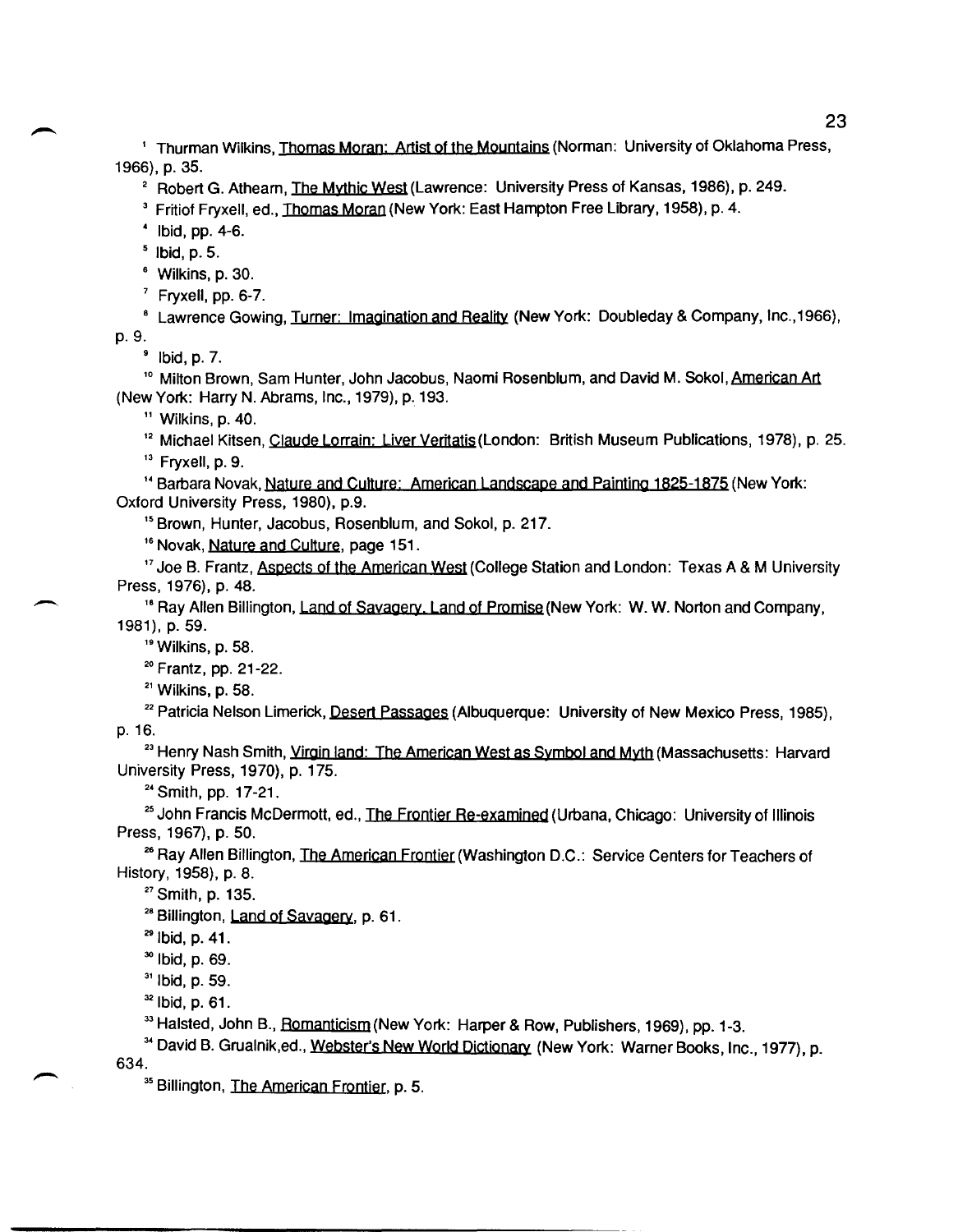36 Smith, p. 189.

<sup>37</sup> Smith, p. 170.

<sup>38</sup> Limerick, The Legacy of Conquest, p. 124.

<sup>39</sup>Limerick, Desert Passages, p. 21.

<sup>40</sup>Frantz, p. 57.

<sup>41</sup>Novak, p. 166.

<sup>42</sup> Ann Cook, Marilyn Gittell, and Herb Mack, eds., City Life. 1865-1900: Views of Urban America (New York: Praeger Publishers, 1973), p. xii.

<sup>43</sup> Lyle Dorsett, ed., The Challenge of the city. 1860-1910 (Lexington, Massachusetts: D. C. Heath and Company, 1968), p. v.

<sup>44</sup>Wilkins, p. 57.

<sup>45</sup> Dorsett, p. v-vi.

46 Athearn, p. 54.

<sup>47</sup>Smith, p. 200.

<sup>48</sup> Matthew Baigwell, A Concise History of American Painting and Sculpture (New York: Harper and Row Publishers, 1984), p. 67.

<sup>49</sup> Billington, The American Frontier, p. 9.

<sup>50</sup>Smith, pp. 179-182.

<sup>51</sup> Baigwell, p. 126.

 $52$  Novak, p. 145.

53 Compiled by the editors of Art in America, The Artist in America (New York: W. W. Norton & Company, 1967), p. 15.

<sup>54</sup> Louise Minks, **The Hudson River School** (New York: Crescent Books/Crown Publishers, 1989), p. 17.

<sup>55</sup> The Artist in America, p. 15.

<sup>56</sup>Wilkins, p. 66.

<sup>57</sup>Fryxell, page 49.

```
58Wilkins, p. 116.
```
59 Ibid, p. 35-47.

60 Ibid, p. 197.

<sup>61</sup> Baigwell, p. 126.

 $62$  Frantz, p. 24.

<sup>63</sup> Wilkins, p. 70.

64 Ibid, p. 73.

 $65$  Ibid, p. 95.

<sup>66</sup> Billington, The American Frontier, p. 13.

 $<sup>67</sup>$  Wilkins, p. 68.</sup>

<sup>68</sup>Fryxell, p. 9.

 $69$  Ibid, p. 10.

70 Wilkins, p. 222.

<sup>71</sup>Limerick, The Legacy of Conquest, p. 126.

 $72$  Smith, p. 190.

<sup>73</sup>Ibid, p. 189-193.

<sup>74</sup>Cook, Gittell, and Mack, p. xii.

 $<sup>75</sup>$  Frantz, p. 74.</sup>

 $\overline{\phantom{0}}$ 

76 Smith, p. 184.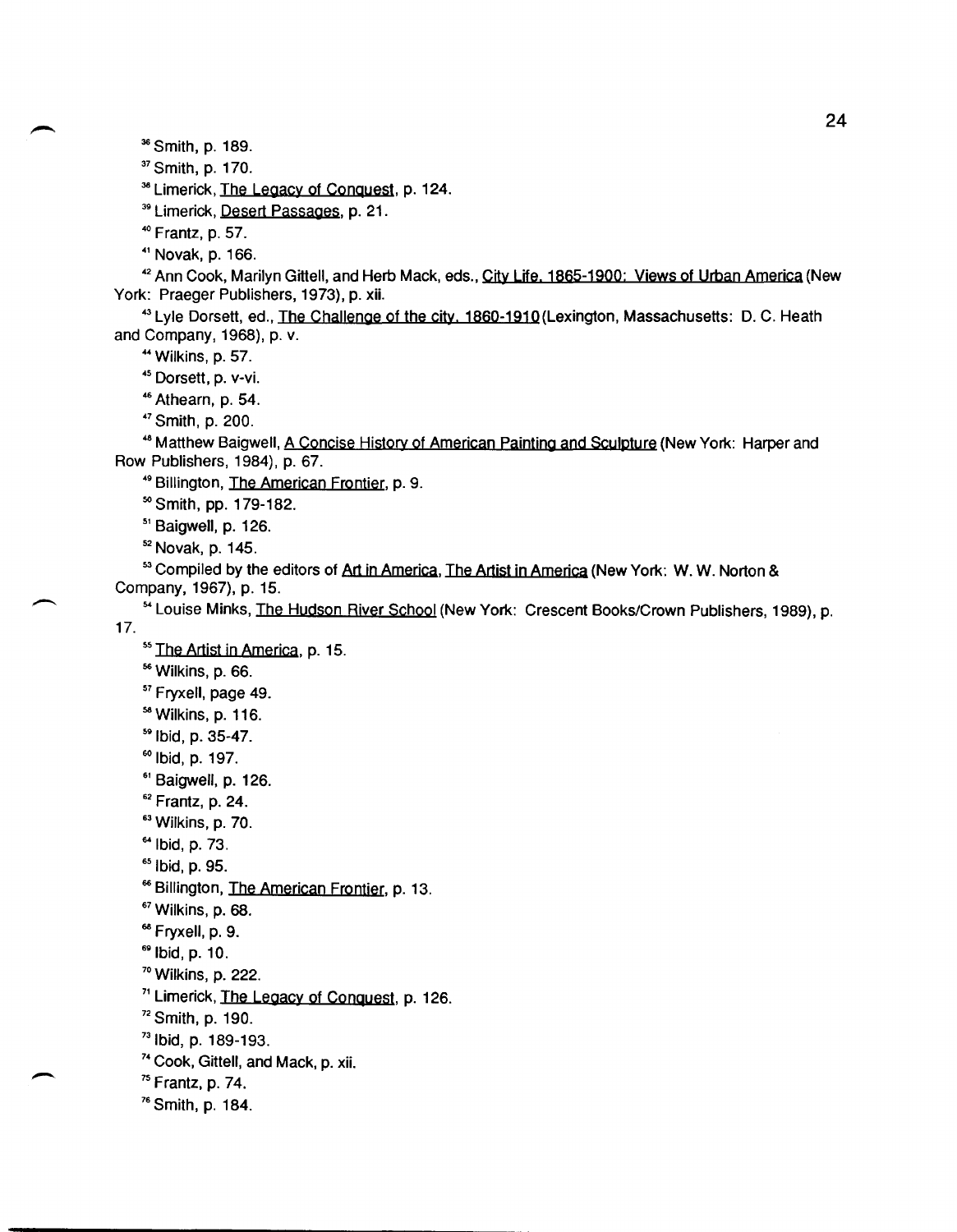<sup>77</sup>Limerick, The Legacy of ConQuest, p. 90.

<sup>78</sup> Limerick, The Legacy of Conquest, pp. 99-106.

<sup>79</sup> Frantz, pp. 70-74.

<sup>80</sup> Limerick, The Legacy of Conquest, p. 82.

<sup>81</sup> Limerick, The Legacy of Conquest, p. 98.

<sup>82</sup> Billington, The American Frontier, p. 13.

<sup>83</sup> Wilkins, p. 235.

<sup>84</sup>Wilkins, p. 228.

<sup>85</sup> Athearn, p. 10.

<sup>86</sup> Baigwell, p. 129.

 $\frac{1}{k}$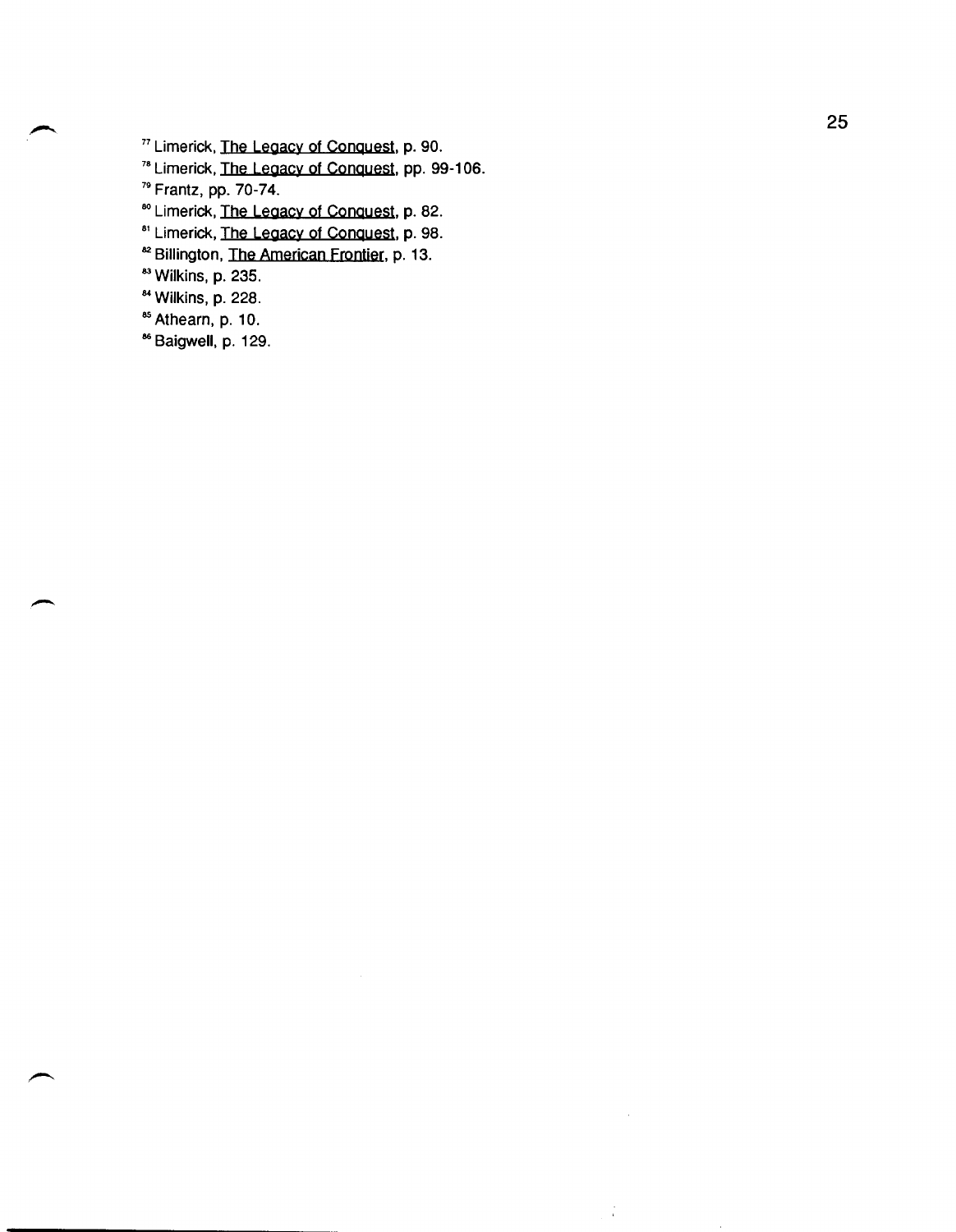## **Bibliography**

The Artist in America. New York: W. W. Norton Inc., 1967.

--

Athearn, Robert G. The Mythic West. Lawrence: University Press of Kansas, 1986.

Baigwell, Matthew. A Concise History of American Painting and Sculpture. New York: Harper and Row Publishers, 1984.

Billington, Ray Allen. The American Frontier. Washington D.C.: Service Centers for Teachers of History, 1958.

Billington, Ray Allen. American History After 1865. Totowa, New Jersey: Littlefield, Adams, and Co., 1967.

Billington, Ray Allen and Martin Ridge, eds. A Documentary History of Westward Expansion. New York: Holt, Rinehart, and Winston, 1969.

- Billington, Ray Allen. Land of Savagery, Land of Promise. New York: W. W. Norton and Company, 1981.
- Brown, Milton W., Sam Hunter, John Jacobus, Naomi Rosenblum, and David M. Sokol, eds. **American Art.** New York: Harry N. Abrams Inc., 1979.

Cook, Ann, Marilyn Gittell, and Herb Mack, eds. City Life. 1865-1900: Views of Urban America. New York: Praeger Publishers, 1973.

Davis, Mark and A. Hyatt Mayor. American Art at the Century. The Century Association.

Dorsett, Lyle, ed. The Challenge of the City. 1860-1910. Massachusetts: D. C. Heath and Company, 1968.

Fern, Thomas S. The Drawings and Watercolors of Thomas Moran. 1837-1926. South Bend, Indiana: Mossberg and Company Inc., 1976.

Frantz, Joe B. Aspects of the American West. College Station and London: Texas A and M University Press, 1976.

Fryxell, Fritiof, ed. Thomas Moran. New York: East Hampton Free Library, 1958.

Gowing, Lawrence. Turner: Imagination and Reality. New York: Doubleday and Company, 1966.

Grinnell, George Bird. The Passing of the Great West. New York: Winchester Press,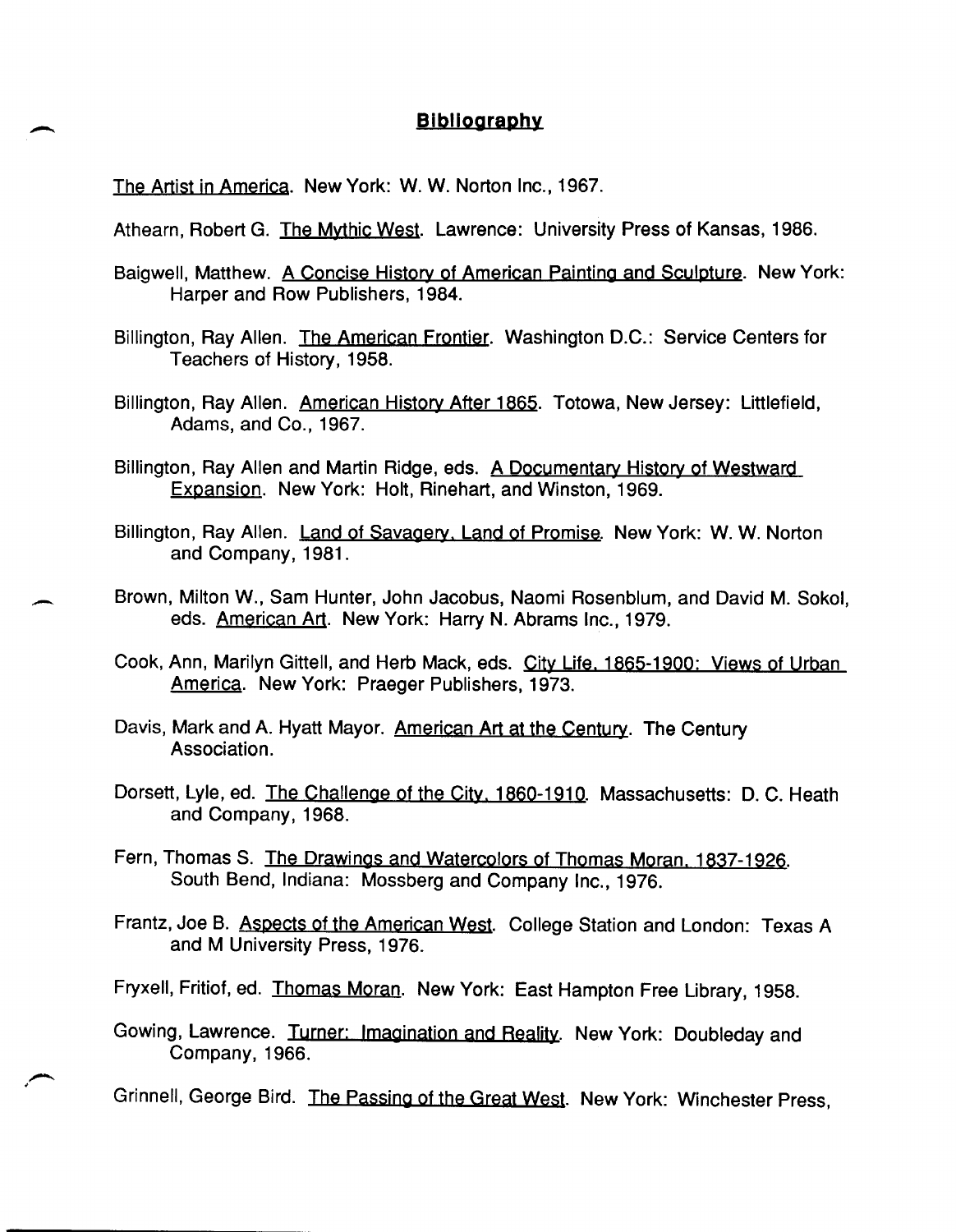- Guralnik, David B., ed. Webster's New World Dictionary. New York: Warner Books, Inc., 1977.
- Halsted, John B., ed. Romanticism. New York, Evanston, and London: Harper & Row, Publishers, 1969.
- Hills, Patricia. The American Frontier: Images and Myths. New York: Whitney Museum of Art, 1973.
- Kitsen, Michael. Claude Lorrain: Liber Veritatis. London: British Museum Publications, 1978.
- Limerick, Patricia Nelson. Desert Passages. Albuquerque: University of New Mexico Press, 1985.
- Limerick, Patricia Nelson. The Legacy of Conquest. New York: W. W. Norton and Company, 1987.
- McDermott, John Francis, ed. The Frontier Re-examined. Chicago: University of Illinois, Urbana, 1967.
- Minks, Louise. The Hudson River School. New York: Crescent Books/Crown Publishers, 1989.
- Novak, Barbara. Nature and Culture: American Landscape and Painting 1825-1875. New York: Oxford University Press, 1980.
- Russell, H. Diane. Claude Lorrain. 1600-1682. Washington D.C.: National Gallery of Art, 1982.
- Smith, Henry Nash. Virgin Land: The American West as Symbol and Myth. Massachusetts: Harvard University Press, 1970.
- Steffen, Jerome O. ed. The American West. Norman: University of Oklahoma Press, 1979.
- Steiner, Stan. The Waning of the West. New York: St. Martin's Press, 1989.
- Turner, Frederick Jackson. The Significance of the Frontier in American History. United States: University microfilms, Inc., 1966.
- Wilkins, Thurman. Thomas Moran: Artist of the Mountains. Norman: University of Oklahoma Press, 1966.